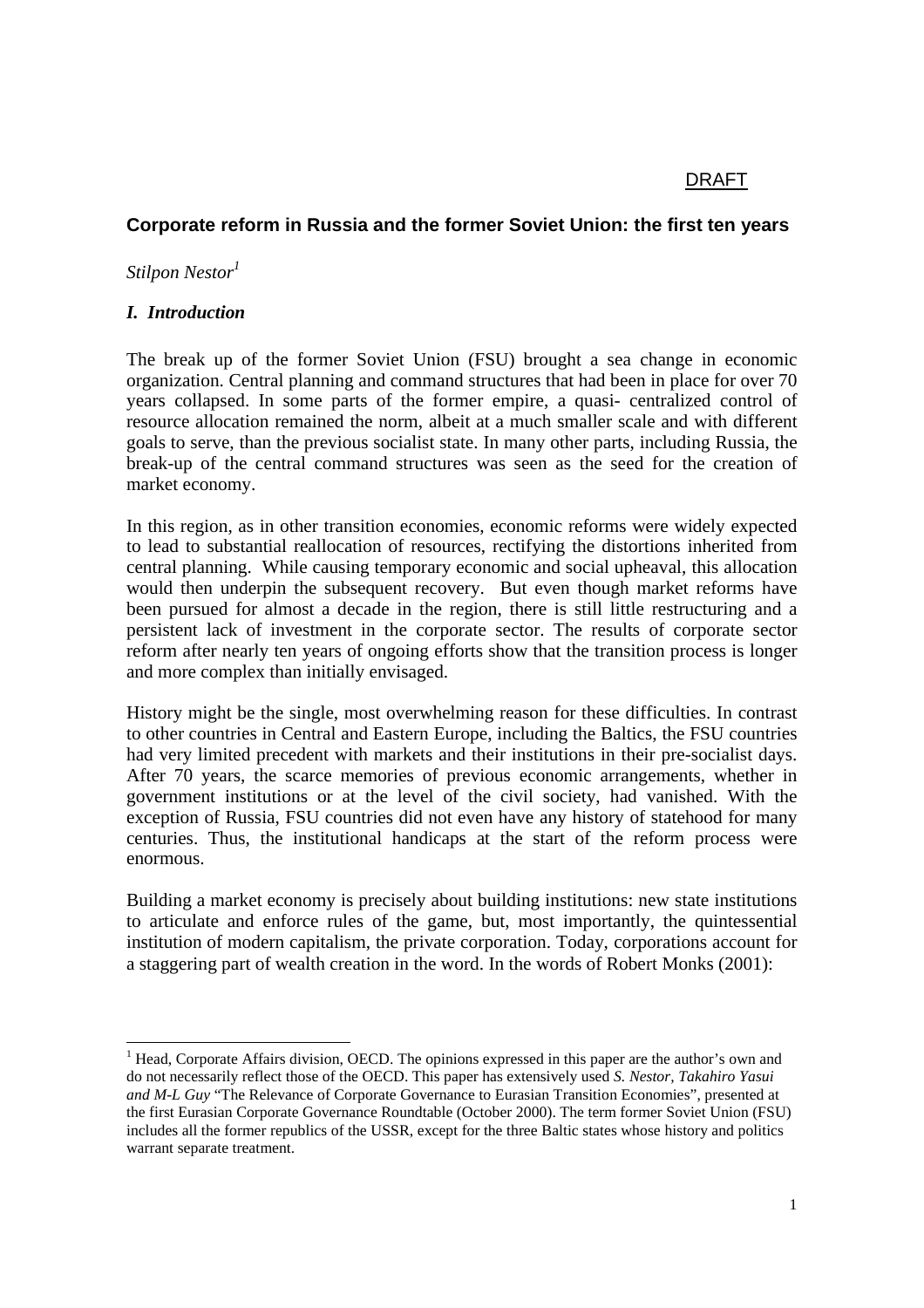*The corporation has emerged in the later decades of the twentieth century as the premier institution for the identification, cultivation and realisation of genius-—and for the conversion of that genius into value.*

The institutionalisation of today's market economies is a clear difference between our time and that of Adam Smith, where individual entrepreneurs were the norm. Institutionalisation could not have occurred without public policy intervention; and it will not continue to bear its fruits unless policy makers continuously upgrade the basic rules of company governance, to reflect rapidly changing environments. It is interesting to note that no less than 17 OECD member states are going through extensive company law reform efforts as we are speaking (OECD 2001). In the FSU early transition, this key function of building the corporate institution was assumed to take place quasiautomatically as a result of privatisation. Unfortunately, such optimism was not justified by events.

The emergence of a new corporate sector in the transition context depends upon a number of key, policy-related developments. First and foremost, privatization is required to free assets in the economy. These assets will then become the backbone of private corporate property. Second, a set of incentives need to be put in place, so that enhancing the longterm value of corporations becomes an attractive proposition to all the parties involved in that endeavor. These incentives range from a stable macroeconomy, the rule of law, external disciplines from the product and financial markets, tax policies, social safety nets. Finally, adequate corporate governance needs to emerge if the private corporation is to become the driver of investment and growth. Transparent and functioning corporate control structures and efficient norms to give them shape are key internal conditions for the development of the corporate institution.

This brief paper follows the above path to analyzing corporate reform in Russia and the FSU. After a brief introduction in part I, part II explores the topic of privatization and the latter's direct impact on corporate ownership and finance. Part III focuses on the external disciplines and incentives that drive corporate reform. Part IV reviews corporate governance in the region. Part V offers a set of concluding remarks and suggestions for future action

# **II. Privatisation, corporate ownership and finance**

A decade ago, privatising inefficient state-owned companies became the symbol of change from central planning to capitalism. Privatisation seemed to promise an end to the inefficiencies of central planning--the key to freeing the resources and talents and lifting living standards. An unprecedented transformation has doubtless occurred as most FSU countries have changed from an almost 100% state-owned economy to one that is now primarily privately owned.

In Russia and the FSU , privatisation started in the Gorbatchev days as an ad hoc process that ranged from leasing of SOE assets to asset stripping, but never included formal property right transfers. Enterprises were not put on a privatisation track but were granted "full economic control" from their erstwhile planners. The result was a breakdown of the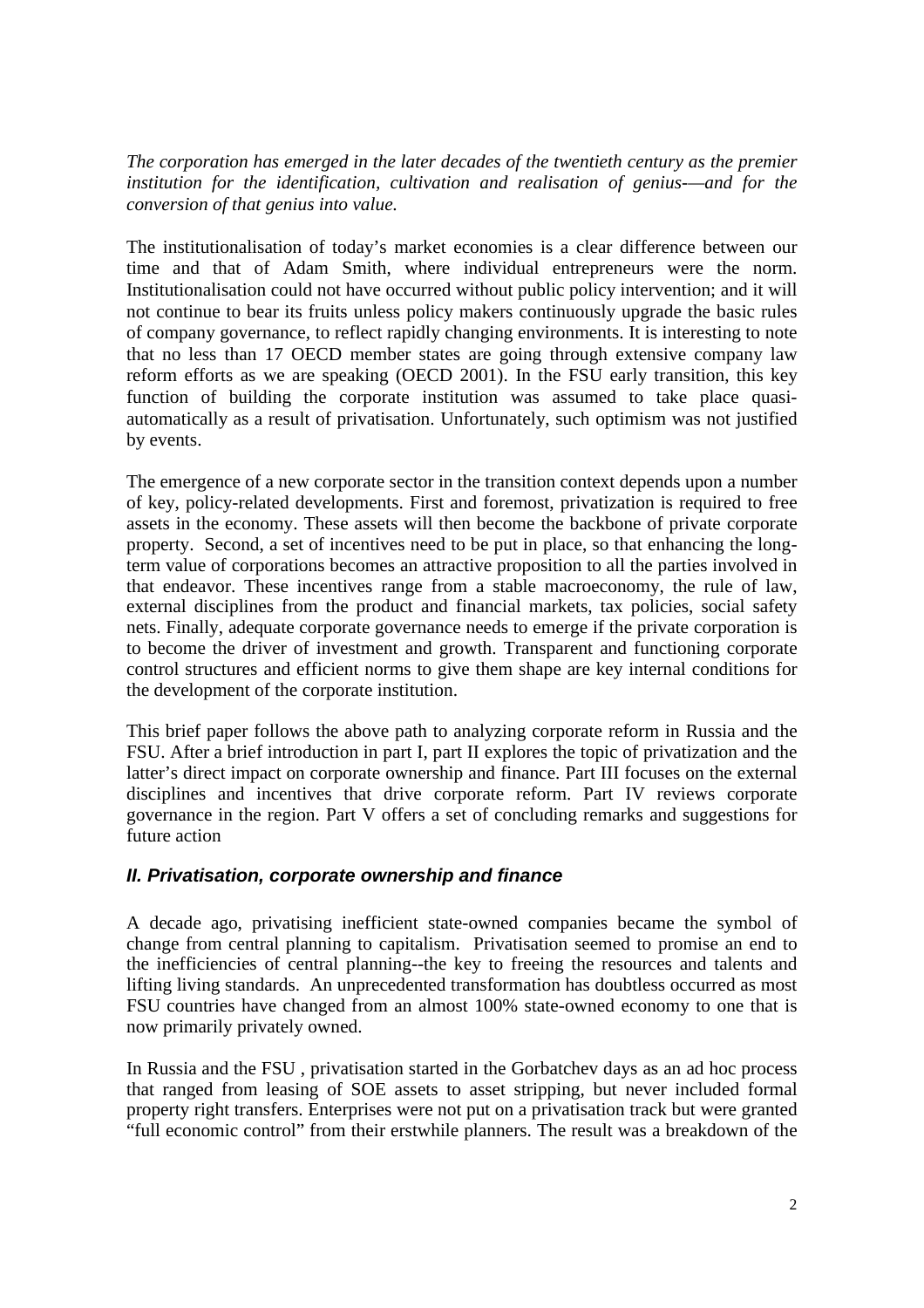old governance structures with nothing new to replace them. The incentive to divert assets and cash flows was overwhelming. Privatisation in Russia was largely conceived as a way to stop this bleeding in a politically acceptable way



Source: EBRD (1999); staff estimates

Following the 1991 break up of the Union, Russia adopted a bold privatisation path. In 1992-94, it went ahead with the creation of more than 23.000 joint stock companies, with an average of 1000 workers in each one. It privatised approximately 16.000 of them through a voucher scheme, that initially created more than 40 million individual Russian shareholders. However, the key result of Russian mass privatisation was insider control. More than 75% of the companies privatised saw employees and managers acquire majority stakes. On average only 16% of equity went to outsiders as a result of voucher privatisation auctions (Boycko et. al. 1995).

Voucher privatisation has also been the main privatisation method in Ukraine, Georgia, Armenia and the Kyrgyz Republic<sup>2</sup>. It has created more than 19 million shareholders in the Ukraine. As in the case of Russia, its simplicity and distributional fairness made it politically and administratively quite attractive. Its main downside was perceived to be the dispersed ownership structure it promulgated, which would result in weak corporate

<sup>&</sup>lt;sup>2</sup> A thorough review and discussion of mass privatisation policies in transition economies can be found in the papers included in *Lieberman et al., 1997*.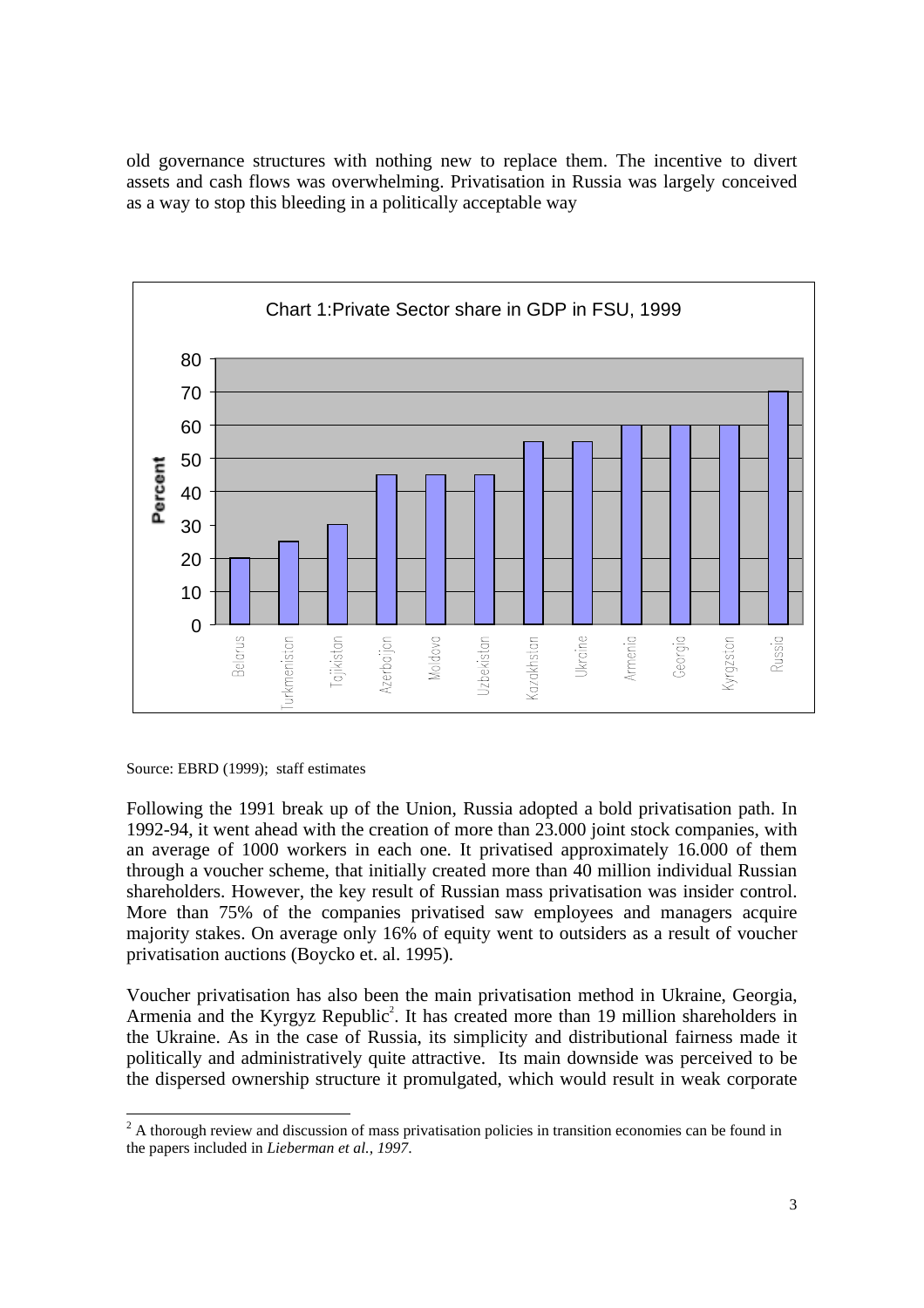governance and thus delay restructuring, leaving unchecked control to incumbent company managers. These problems have been partly addressed by pooling vouchers in investment or mutual funds. In Russia more than 600 of them were created. In Kyrgyzstan, the mass privatisation programme created around 400,000 shareholders, 25% of which became shareholders of investment funds. In Kazakhstan, citizens were required to invest their vouchers through these funds. In practice, voucher funds have not lived up to their assigned role as corporate governance principals. In very few cases did they evolve into real collective investment institutions. They were often captured by managers or other politically well connected parties. In some cases, they co-operated with insiders to strip assets off companies. In Russia, they were at the centre of some high profile cases of investor fraud (see Pistor and Spicer 1997).

As in Russia, Ukraine and most other countries in the region also saw insiders gaining the upper hand in the privatisation process, whether in the mass privatisation programme of the mid-90s or through trade sales that are currently taking off. Within the new privatisation programme, the Ukrainian parliament has for example approved, in July of this year, a law on the preferential sale of 50% plus one share of one of the largest metal producers in Ukraine, Mariupol Ilicha, to the company's management and employees, united in a closed joint stock company. This might be a dangerous path to take for the largest companies. Experience shows that a large scale sell-off to insiders creates important obstacles to corporate restructuring down the line, as insiders are unwilling to meet the conditions for attracting badly needed external finance, especially better corporate governance **(**Djankov and Murrell 2000**)**.

The second stage of privatisation in Russia was the infamous loans-for-shares scheme and the trade auctions that were linked to  $it^3$ . The central idea behind this scheme was to find strategic owners for some of the very big Russian corporations who had already gone through partial privatisation for vouchers or other means.

From a political economy perspective, if mass privatisation was the first attempt to decentralise formally economic decision making and distribute power (though property rights) away form the state in the economy, the loans- for- shares scheme was an attempt to create a new economic elite. Strangely enough, it might have partly succeeded in this goal. The big problem is that this elite emerged on a faulty premise. Instead of gaining prominence through actual and potential investment, it was practically given the assets in a context that actually encouraged disinvestment and expropriation, as we will see later.

In most loans-for-shares auctions, the bank that was conducting the auction would be the only bidder for the control block on sale. Foreigners were excluded from bidding. Where outsiders got involved they were often disqualified. In the 1995 typical case of Norilsk Nickel privatisation, the biggest non-ferrous metal producer of Russia, the controlling block in the company was bought by the auctioning bank, the now defunct UNEXIM, for USD 171 million. The disqualified outside bid was for almost three times this amount. The company profits for 1995 alone amounted to 400 million.

<sup>&</sup>lt;sup>3</sup> An extensive discussion of the loans for shares scheme and many other aspects of Russia's privatisation process can be found in *Freeland 2000.*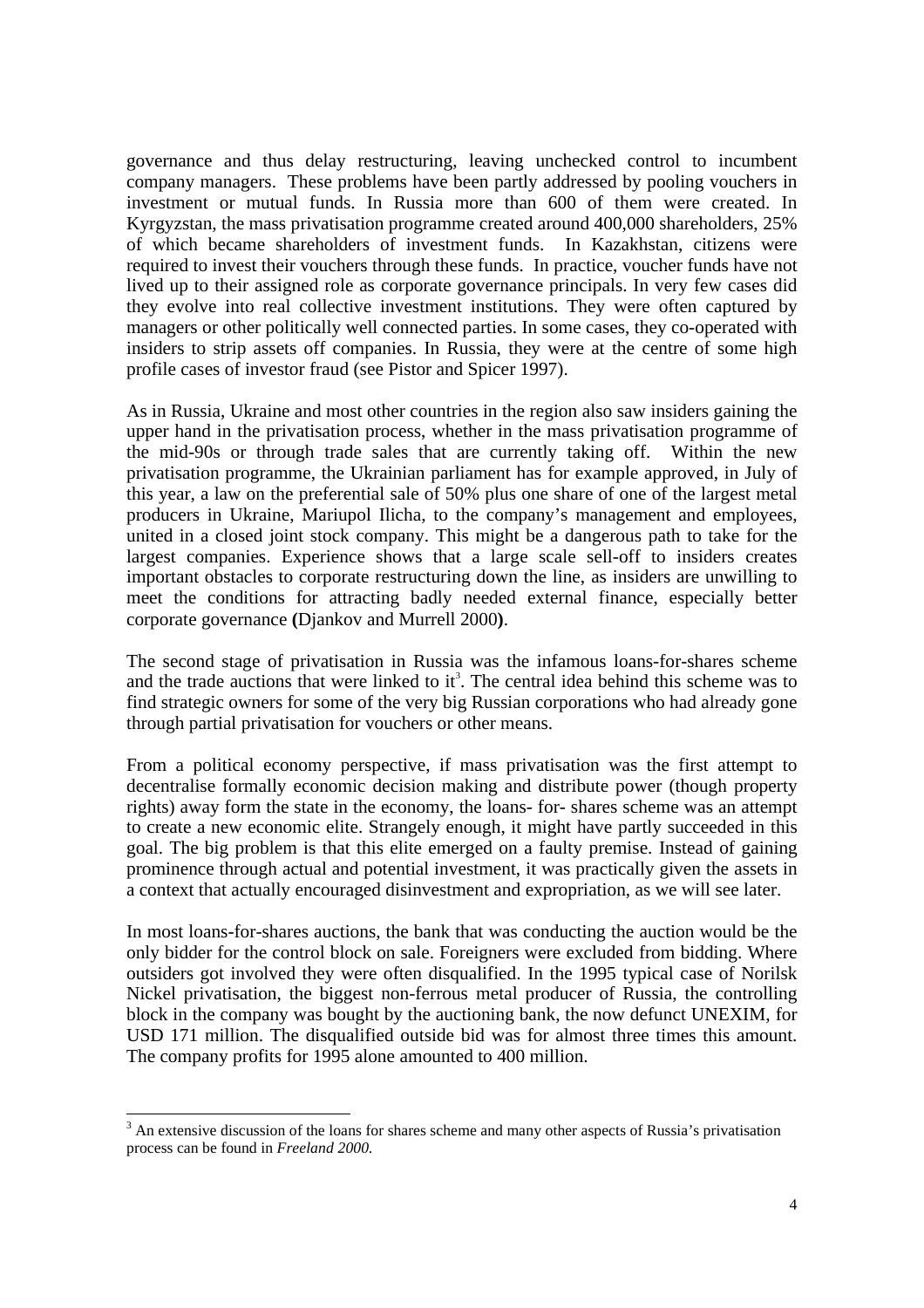Two important characteristics of Russian privatisation are worth mentioning here, as they have impacted quite heavily on the level of corporate restructuring. The first is that Russian privatisation did not use enterprise liquidation and sale of assets as a tool. This contrasts sharply to the very successful experience of Hungary and Poland (Nestor and Thomas 1995). Through liquidation procedures, assets were freed for new entrepreneurs to acquire. They facilitated the emergence of a new private SME sector, which has been the driver of growth in Central European transition economies.

Linked to the above desire to maintain going concerns, no matter how value destroying they may be, is the disregard of any competition objectives in Russian privatisation. Not only were Russian enterprises discouraged from breaking up to promote competition (as opposed for example to the Czech republic); but the government encouraged big mergers and the creation of large holding companies in key sectors such as electricity, oil and telecommunications (Broadman 2000).

Trade sales to outside strategic owners are only now starting in most of the other FSU countries. Ukraine has initiated a programme of case-by-case privatisation to strategic, foreign investors, although there are indications of an insider bias in this programme (Brown 2000). Only Kazakhstan has pursued actively a programme of sales to foreign investors in the energy and utilities sectors. These sales seem to have engendered substantial investment, although they have not been without problems (Cadogan 1999). In general however, the involvement of outsiders in buying state assets has been very limited.

Thus, privatisation has produced much more limited results in the FSU area, outside Russia (see chart 1). While small enterprises have almost all been privatised (except in Belarus, Tajikistan and Turkmenistan), a high proportion of economic activity still remains in state hands, in most FSU countries. According to some estimates, approximately 50% of outstanding Ukrainian corporate equity is still in the state's hands while, in Kazakhstan, the 330 largest enterprises producing more than 1/3 of the GDP are still under state control.

Delaying privatisation does not seem to have helped the FSU countries. The situation of large state-owned corporations does not seem to suggest that prolonged state ownership might lead to better outcomes for corporate restructuring or for society as a whole. Average growth in their economies is even slower to emerge than in Russia. And the impact of slow privatisation on public governance and corruption has been even more pronounced than the quick and dirty privatisation of Russia (Nellis 1999). Various surveys by institutions such as the EBRD (2000) consistently rank privatisation laggards Ukraine and Moldova behind Russia in various investment climate and public governance indexes.

The initial hopes that privatisation would create the foundation for restructuring and transform firm-level incentives have not been realised. Voucher programmes have brought few tangible benefits to enterprises. With hindsight, institutional weakness was severely underestimated at the beginning of the process The expectation that corporate governance institutions and practices would develop overnight to the benefit of the firms and society as a whole has not proved realistic. As Professor Stiglitz (1999) puts it: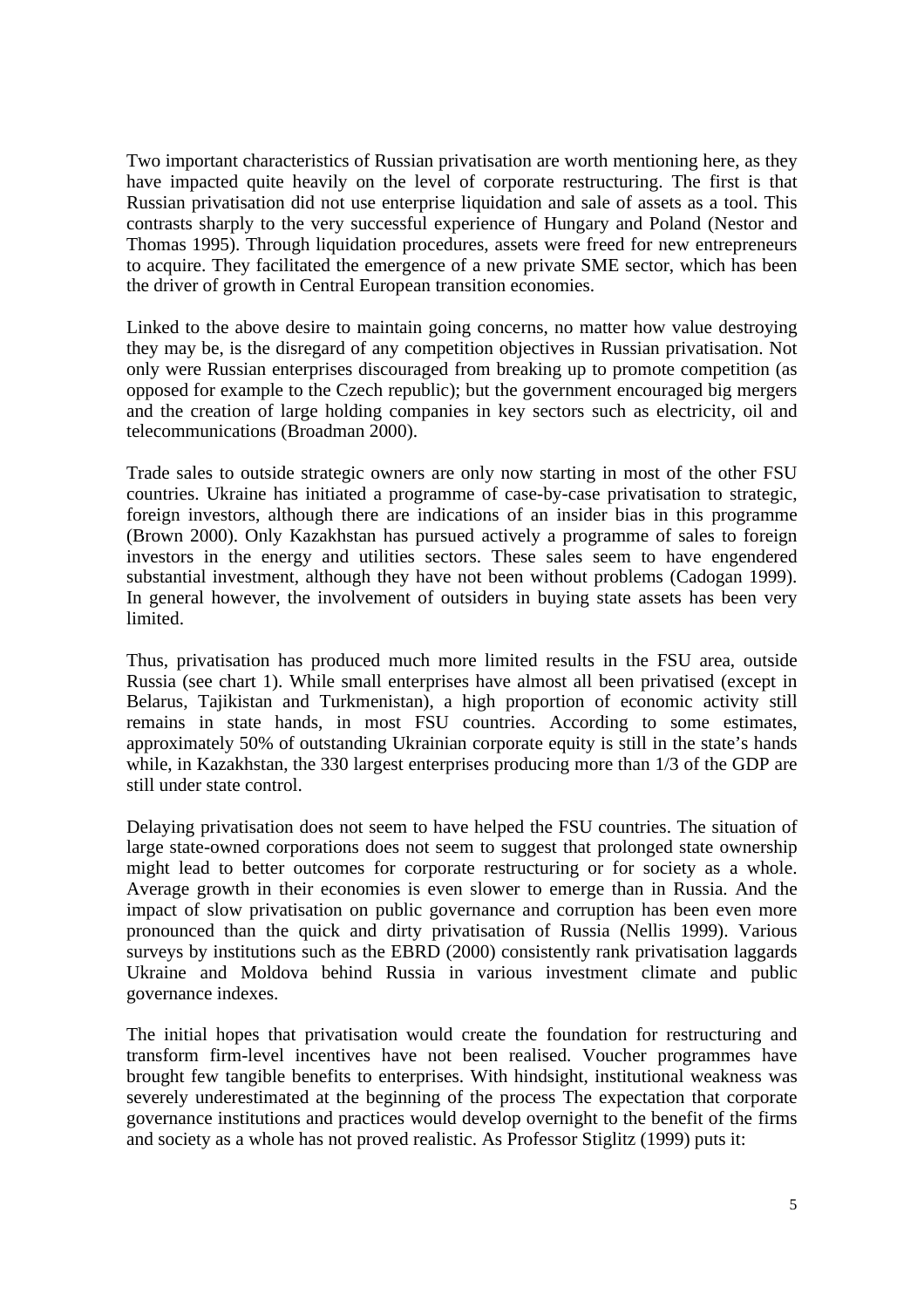"…*Underlying some of these misguided views was a naïve belief in Coasian processes that once property rights were appropriately assigned, efficient institutions would evolve. Such beliefs ignored both general theories that there may be inefficient institutional Nash equilibria and that evolutionary processes need not be efficient, and the problematic nature of property rights*."

Both the corporate sector and the new-born financial intermediaries suffered from the same institutional ailments: weak monitoring by their beneficial owners and a complete lack of a "fiduciary culture". Not surprisingly, capital markets did not develop and remained a vehicle for post privatisation corporate control transactions, not a primary source of raising finance for investment in Russian and FSU corporations. In terms of sources of funds, some --admittedly very limited-- survey data from the Ukraine indicate that retained earnings are still the major source of corporate finance. They make up close to 70% of investment needs, with the state budget being the second source with approximately 10%. Bank credits account for only 2% and foreign investment for 3% (see Shkurupyi 2000).

A McKinsey (1999) report for Russia points out that productivity remains at extremely low levels in Russian industry.1999 labour productivity in industry stands at 19, if one takes the US labour productivity as 100. Investment opportunities that would *ceteris paribus* bring returns in excess of 30% are foregone by managers and controlling shareholders. This might be largely attributed to the obstacles in raising outside finance, related to poor corporate governance. The lack of such outside finance sources, especially foreign investment, is acute. Russia is receiving foreign investment, which amounts to around 1% of its GDP, as opposed to more than 7% for Poland and Hungary and more than 5% in the Czech republic. In 1998, the Russian economy attracted less FDI in absolute terms than Hungary and only about 2% of the foreign investment inflows that occurred in China. In 1999-2000 the situation seems to be getting better with an increase of more than 150% in FDI inflows.

According to the EBRD (2000), the FSU region has seen the slowest enterprise restructuring compared to other transition regions. In the Ukraine 17% of all companies have not at all invested in fixed capital since 1992. As in Russia, the fact that privatisation did not favour the emergence of new private firms but rather emphasised the maintenance of going concerns might have been behind the slow pace of restructuring. Indeed, new entrants have been shown by all transition surveys of the last few years to be keener to restructure and innovate (Djankov and Murrell 2000). Privatised enterprises come second with state-controlled firms being the laggards.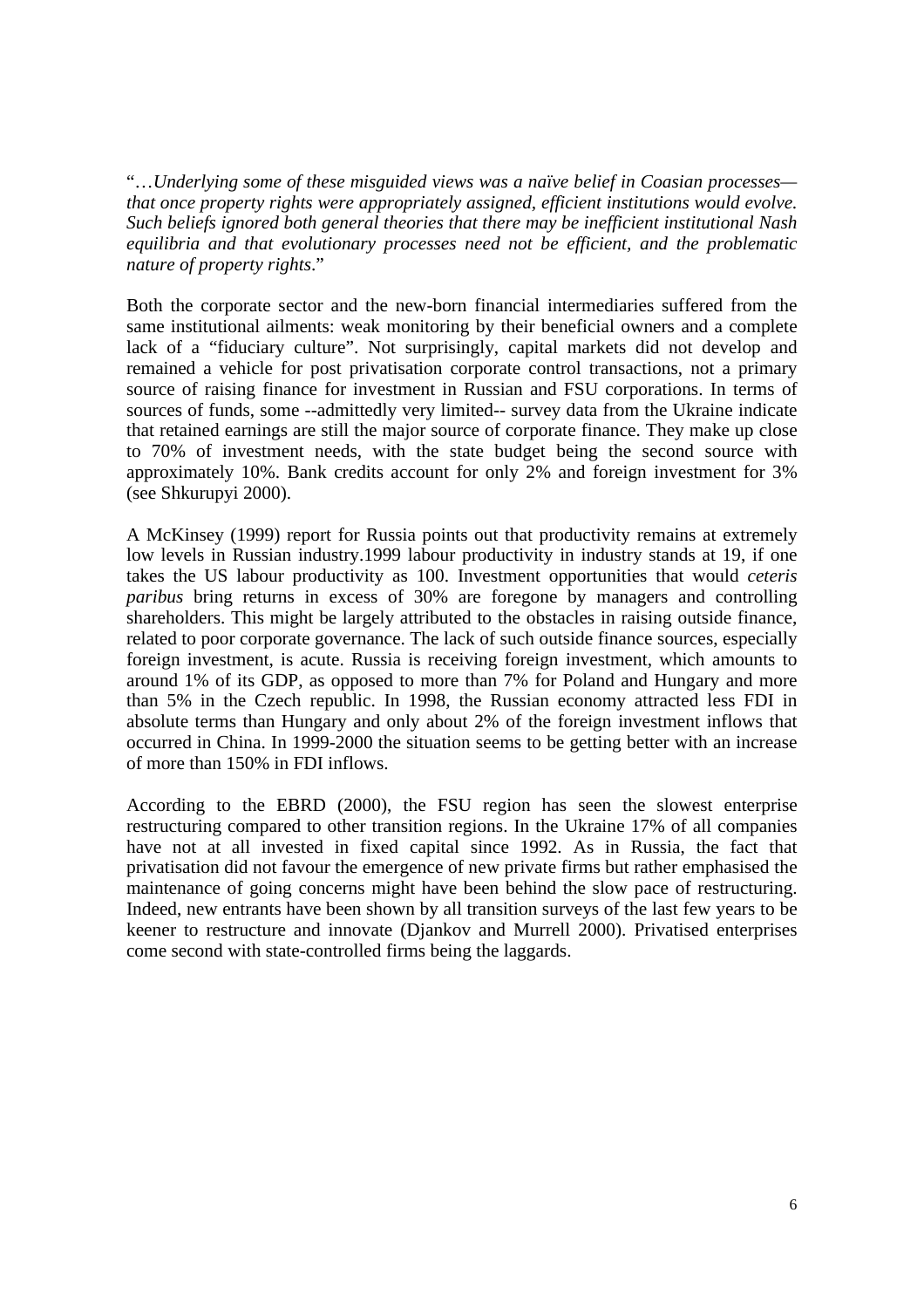|                          |           |          |           |           | Russia 1994 Russia 1996 Russia 1998 Russia 2000 Ukraine 2000 |
|--------------------------|-----------|----------|-----------|-----------|--------------------------------------------------------------|
| Direct insider ownership | 60-65     | 55-60    | $50 - 55$ | 30-35     | 55%                                                          |
| Outside ownership        | $12 - 25$ | 30-35    | $35-40$   | 50-55     | 37%                                                          |
| State                    | 15-20     | $9 - 10$ | $5-10$    | $10 - 12$ | 8%                                                           |

Table 1:Ownership structure in medium and large privatised companies\*

Source:Radygin (2000), Shkurupiy (2000), estimates based on surveys

\* Excluding very large firms

Notwithstanding important restructuring problems, the ownership landscape in Russian privatised firms seems to have changed considerably since privatisation, especially in the aftermath of the 1998 crisis (see table 1). Some survey data indicate a growing share by outsiders. This may to a great extent mask increasing ownership stakes by managers via "outside" companies and holding structures. What is clear is that there is a retrenchment of employee and state ownership in most medium-sized and large privatised corporations. But there are indications that pure outside ownership is growing, as well as FDI. These are in principle positive developments in Russian firms; they might signal the emergence of arm's length owners who at the same time could be less dispersed and more sophisticated than the initial voucher-turned-share holders.

One worrying trait of this data is the growing, albeit slightly, share of the government in the privatised firms. This probably reflects a re-nationalisation trend that has taken place through the courts and, sometimes, through insolvency proceedings. The Russian government should take steps to define the rules for state re-nationalisation as well as procedures for the transparent re-privatisation of these stakes.

In contrast to Russia, Ukrainian ownership data for privatised enterprises suggest extensive employee ownership. If one takes into consideration the state's considerable shares in the economy the situation looks somehow bleak, in terms of restructuring and future investment potential. From a dynamic perspective, though, it could present an opportunity. The state should be in a position to avoid the mistakes made in Russia during the loans- for- shares scheme, by privatising large blocks of shares in a transparent way, welcoming foreign direct investment and increasing the potential for outside investment to flow through the capital markets. The latter is an option only if it is accompanied by the introduction of robust listing requirements, distinguishing between the bigger "blue chips" and the thousands of post-privatisation publicly held companies, owned mostly by their work forces.

But, privatisation aside, what are the incentives that control agents in firms respond to? The way incentives function—or malfunction—will determine (in combination with the set of internal/corporate governance mechanisms to be discussed in part IV), the behaviour of corporate agents in charge of investment and resource allocation.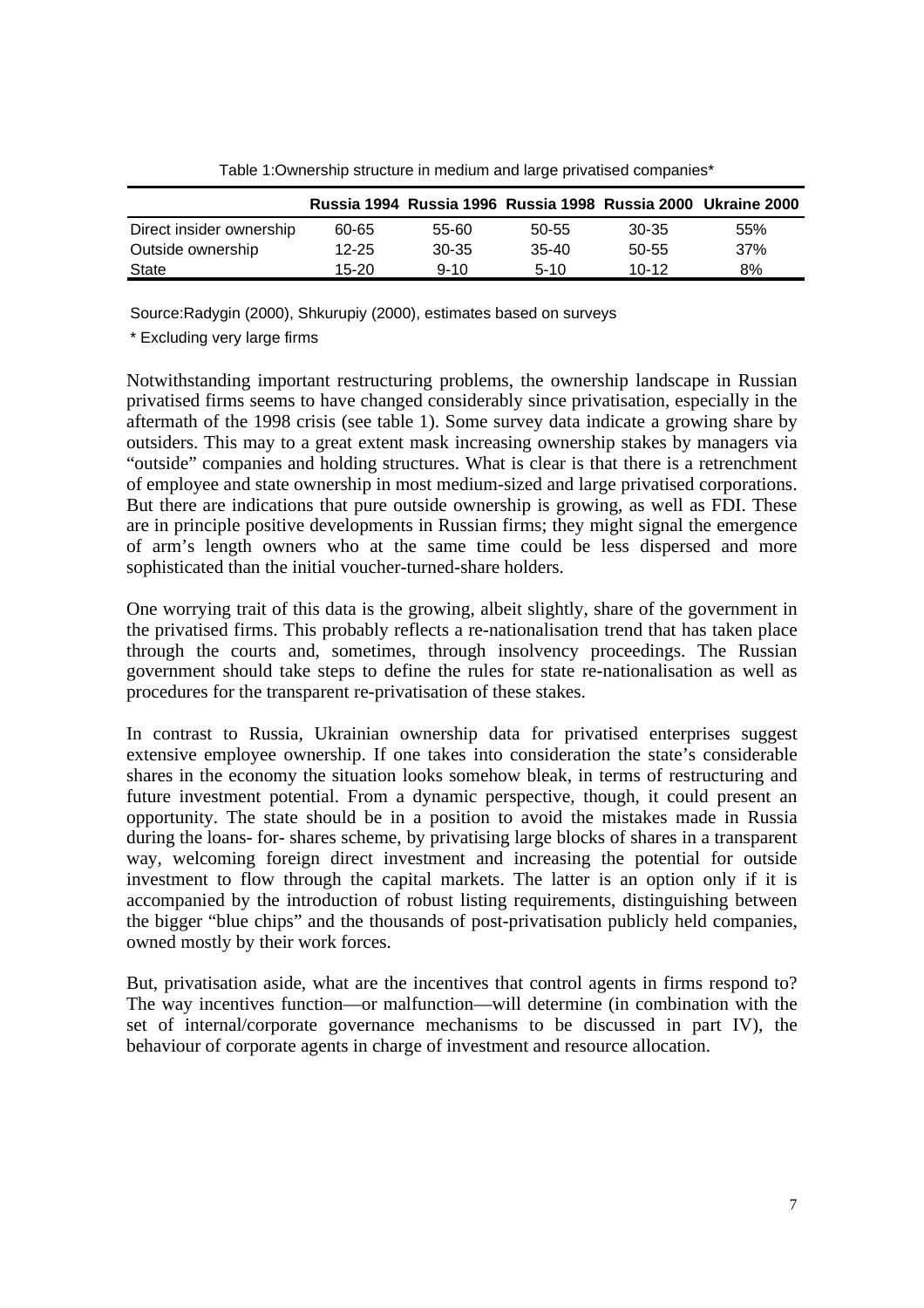# **III. External drivers and incentives for corporate restructuring**

#### a. The rule of law and judicial enforcement

The absence of rule of law constitutes a major shortcoming for the development of corporations in all countries of the region. Proper protection of property rights requires first, an adequate legal framework, and second, its effective enforcement. In FSU countries, however, both requirements are often not satisfied. While some countries rushed to adopt laws suggested by foreign consultants, they have often found that they bear little relevance to realities in the country (Nestor 2000).

In Russia, the joint stock company law and a major part of the civil code came into force in 1996 and 1997, after large- scale privatisation and the major company formation (or corporatisation) phase had already taken place. Ukraine and Armenia have yet to consolidate their legal framework. In Ukraine, key laws have long been pending in parliament (i.e. new civil code, tax code, land ownership code, etc.).

Throughout the region, courts are often described as corrupt and slow. Part of the capture issue in Russia is related to the very strong dependence of courts on local authorities. This year's draft federal budget for the first time addresses the needs of commercial (Arbitrazh) court system in its entirety, as a federal function. Judges will often argue that their work is particularly difficult since there are still many loopholes and contradictions in existing law. Legal changes are often ill- considered and are themselves subject to further change with little regard for the overall coherence of the legal system. The reform of the judiciary and its upgrading is a priority throughout the region. Where laws exist, their implementation should be a priority as opposed to continuing legal upheaval.

Without strong institutions that can uphold the rule of law, companies whether domestic or foreign, have trouble with enforcing contracts, collecting debts, and resolving disputes. In state-owned or newly privatised enterprises, incumbent managers find expropriation easy, as rules that would stop them from doing so are either non-existent or not being enforced. They also find it rational, as the weak protection for investment and property makes diversion of assets to foreign bank accounts more appealing: the government or a competitor may confiscate holdings or change the rules on the firms at any time (see Black et al 2000). Managerial or major shareholder focus on a long-term value enhancement becomes a difficult proposition.

#### b. Macroeconomic weaknesses

Weak corporate restructuring is also a result of the failure of policy to provide for a longer-term perspective of growth based on macroeconomic stability. Although Russia is showing signs of strong growth and most other countries in the region (except Moldova and Belarus) will be recording positive growth in output in 2000, a decade of macroeconomic instability, high inflation, and inconsistent fiscal and monetary policies have undermined confidence in the economy. The difficulties of operating in an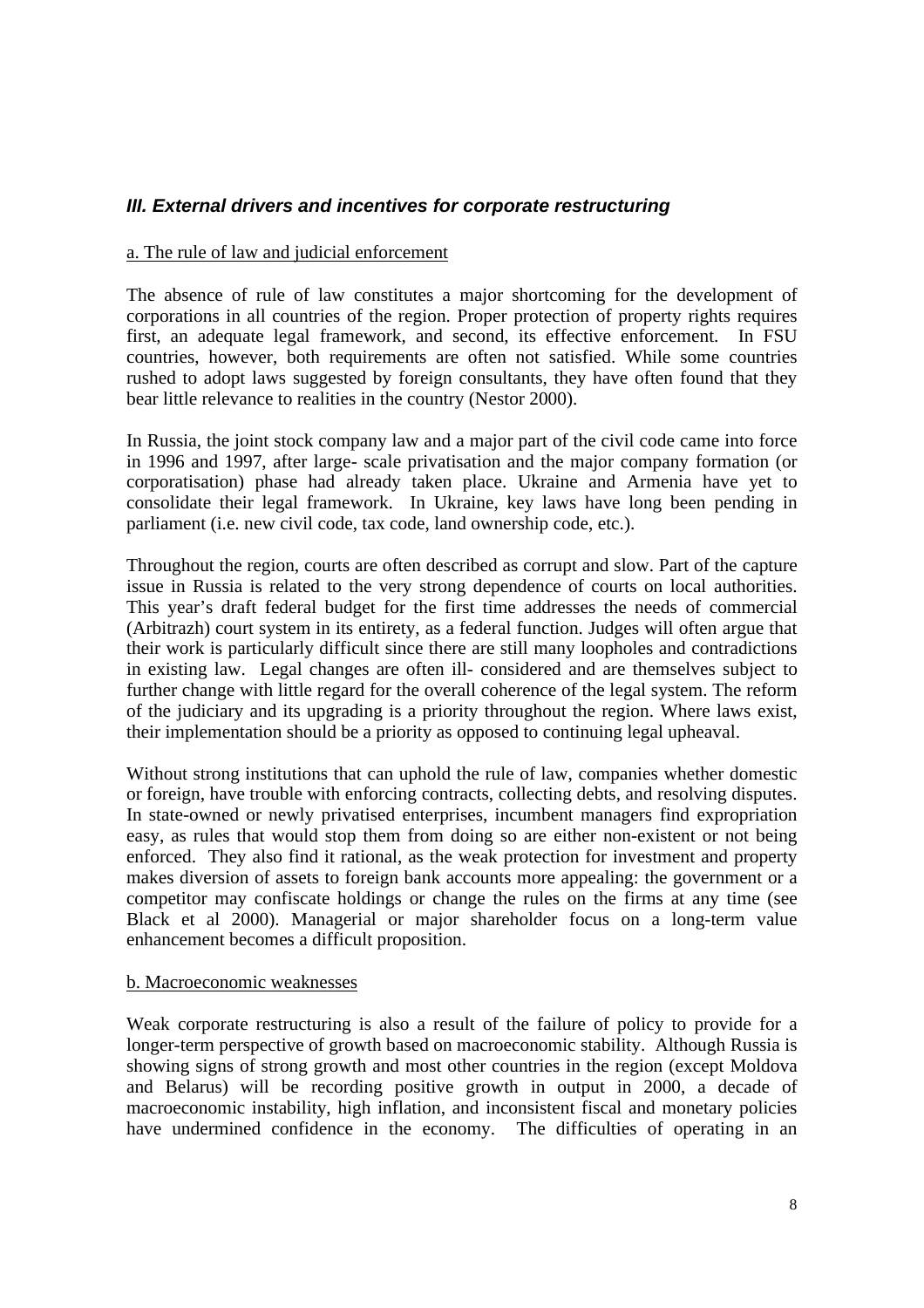uncertain environment shorten business horizons and negatively affect the private sector. Exchange rate depreciation and volatility also add uncertainty. Recent backtracking in trade liberalisation in Central Asia has changed again the economic prospects for many enterprises in Kazakhstan, Uzbekistan and Kyrghyzstan.

Because of unpredictable economic developments, local managers, even if they control and own large blocks of company shares, often perceive their positions as uncertain and temporary. As with the absence of rule of law, short time horizons make expected gains from increasing company value less attractive to control agents than what they can obtain by expropriating assets and cash flows (Fox and Heller 1999). Faced with the choice of maximising company value or diverting cash flows for immediate personal gain, controlling managers have frequently taken the second option, and not only because of the lack of a "rule-of-law stick". In an environment of prolonged instability, the absence of any "carrot" makes the situation even more difficult.

## c. Competition in output markets

Weak competitive pressures have caused companies to remain inflexible to developments in output markets. As mentioned earlier, privatisation was not geared towards creating competition. Concentration in many sectors of the economy is very high and getting higher; recent data indicate 4- firm concentration ratio in Russian industries at 95 % when measure at oblast level (Broadman 2000). Regional and local authorities have often been active in encouraging anti-competitive mergers and in raising entry barriers to new "outside" entrants. Recently, some industries have seen a strong merger movement, carried out through unorthodox means but often condoned by federal authorities. In the aluminium industry, the state actively promoted the merger of two dominant private producers, whose combined new enterprise now controls more than 70% of the national market.

During the last two years Russia has also seen an increasing vertical integration trend is many industries, including oil, ferrous and non-ferrous metals, construction, transport and telecoms. After the 1998 crisis, many of the bank-centred conglomerates, the financial industrial groups (FIGs), have increasingly given their place to industry- based holdings (Radygin 2000).

More importantly, some of the key infrastructure industries are still dominated by powerful monopolies with little state regulation. Electricity, gas and telecoms in Russia have the power to differentiate between customers and to effectively allocate resources in the economy outside a market framework. They have been an important source of noncash transactions, thereby confusing price signals in many markets<sup>4</sup>. Recently some of these monopolies are trying to reinvent themselves through "competitive" restructuring. It is important that any restructuring of these key sectors is not driven by the firms but by policy makers mindful of consumer and general public interest. Restructuring and subsequent regulation of utilities will not be effective unless its enforcement is left with

<sup>4</sup> *The OECD Economic Survey of the Russian Federation* (2000) discusses extensively the issue of noncash payments and the role of Russian infrastructure sector as a key source of de-monetisation; see also the discussion below.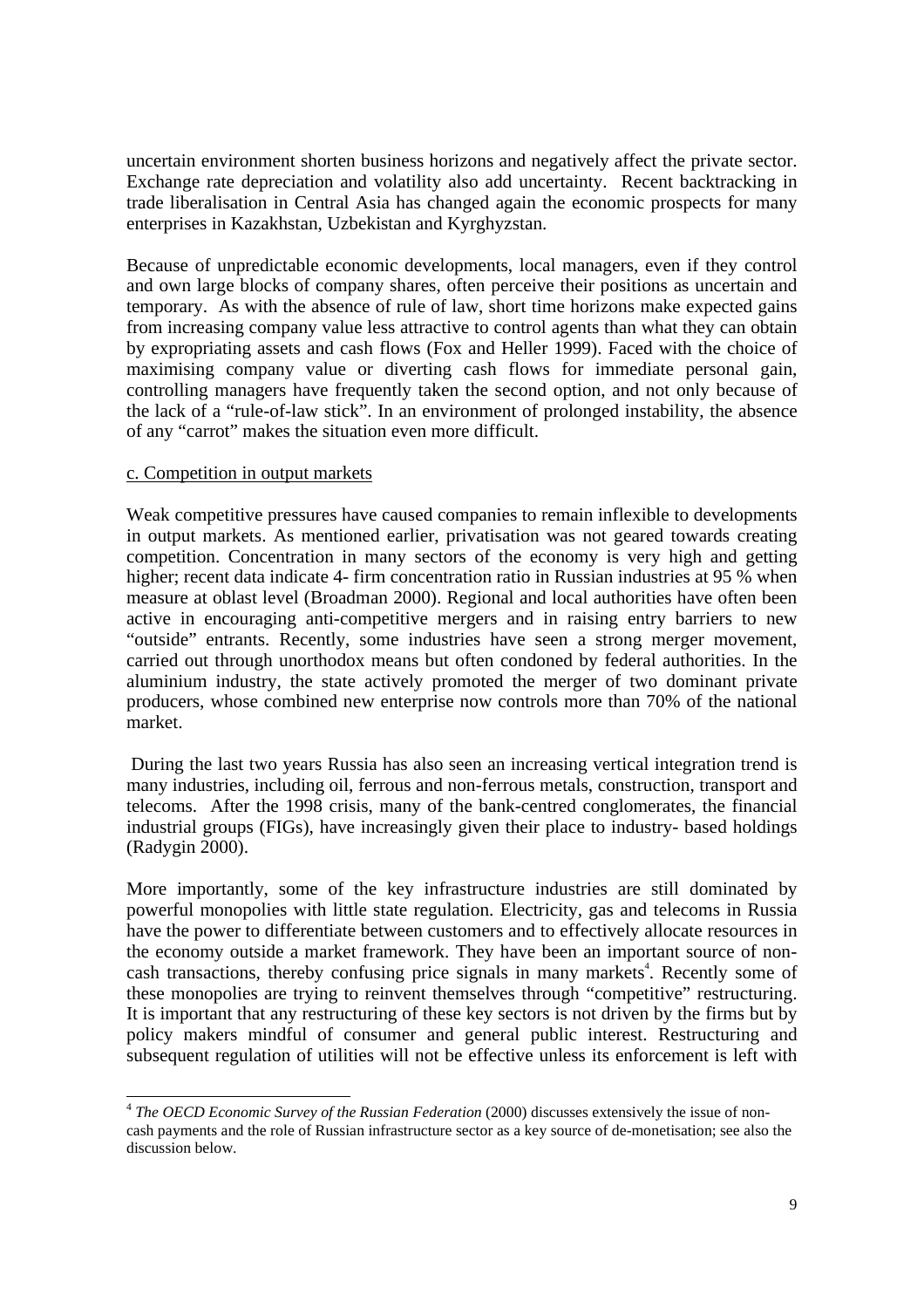proper independent institutions are that are not-- and are not perceived to be --captured by the natural monopolies.

The pervasive presence of the state in the economy at a federal and, most often, regional/local level constitutes another important source of competitive distortions, mainly in the form of extensive direct and indirect subsidies. According to the a McKinsey study on Russia (1999), such distortions include: different effective tax rates within the same sector; preferential access to land and government procurement; different effective energy prices; different access to government controlled export infrastructure.

Thus, corporate behaviour is still pray to the persistence of soft budget constraints. The state provides a wide range of direct and indirect subsidies to firms, while firms provide public officials with a certain amount of control over company decision-making and cash flows. Hence, the management's behaviour continues to be motivated largely by the search for new direct or indirect subsidies, not by increasing productivity and attracting outside investment. For some of the older managers, a lifelong education in opportunism when it comes to using company assets for one's own welfare—in the absence of formal material rewards for success—has found new uses in the unpredictable transition context. As some commentators have pointed out, while the Soviet manager's experience in making input and output decisions for firms was largely non-existent, improving one's own welfare by diverting state resources was a high art (Rivkyna 1998).

Extensive licensing requirements are still present in many FSU countries, raising substantial barriers to new entry; in Kyrghyzstan some companies are reportedly required to obtain up to 100 licenses to carry out their activities (Baker and Mc Kenzie 1999). In Uzbekistan, state enterprises are being changed into shareholding companies and private enterprises account for 45 percent of all registered firms but business decisions to set prices, output, and investment often originate in the government and are not within the purview of business (World Bank 2000**).** In the absence of any product market discipline or measure of performance, managers are left free to pursue their own (or their political patrons') objectives with little regard for the firm's overall profitability.

#### d. The tax system

Important incentive distortions have their origins in the tax system. In Russia, corporate taxes are calculated on the basis of wages. This creates perverse incentives both in terms of wage arrears and profit distribution. Most enterprises will readily admit that they keep two sets of books—one for themselves and one for the tax authorities. It should not come as a surprise that outside investment is seriously hampered by this as wide spread tax evasion encourages opacity and the lack of transparency in the corporate sector. In Russia, in spite of the adoption of the first part of the tax code in 1999, important tax disincentives remain, especially as regards the treatment of capital gains.

Tax arrears of Russian firms are an important part of enterprise arrears (see chart 2) and have contributed to both weak financial discipline and the de-monetisation of the economy (OECD 2000). In 2000, the new Putin administration has started, for the first time, to clamp down on companies with large tax arrears. Although a lot of complaints about the unfairness and selectivity of this approach have been voiced, some signal of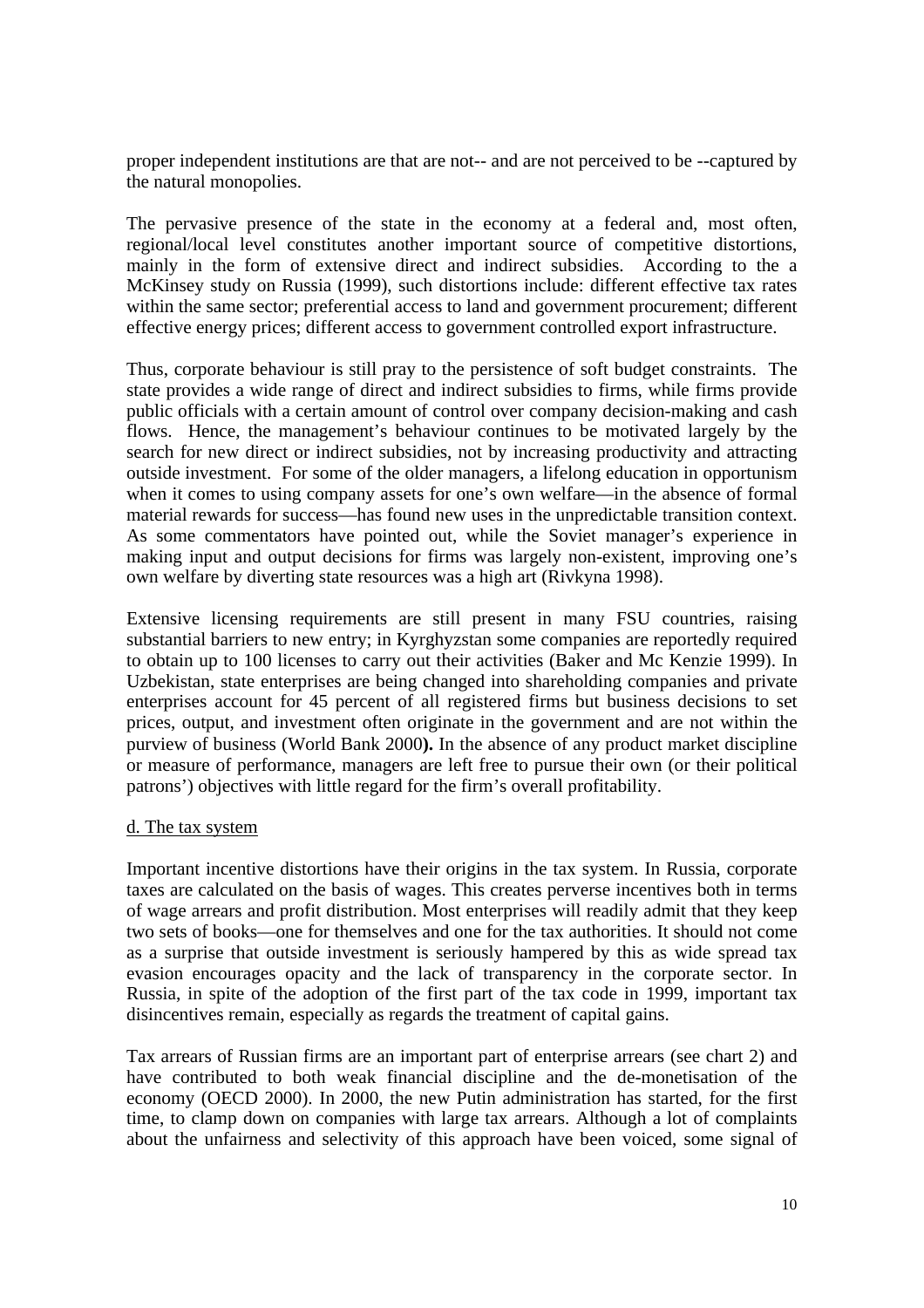enforcement was sorely needed. It remains to be seen whether the state will pursue these policies in a consistent way in the future.

Some FSU countries such as Kazakhstan, Kyrgyzstan and Armenia have outpaced Russia in introducing a new comprehensive tax code, although enforcement is reportedly still quite arbitrary. In contrast, Ukraine still has a tax code that results in punitive effective rates for enterprises

#### e. Financial and payment discipline

As mentioned above, in the mid-90s, bank- centred financial- industrial groups (FIGs) were promoted as the main governance lever in the new Russian corporate sector. They were at the source of the loans-for-shares scheme. The 1998 financial crisis brought down most banks that were driving these groups. It also showed clearly that the "internal capital markets" that were expected to develop within these groups were not functioning. Banks were not lending to corporations neither were they generating any investment in them.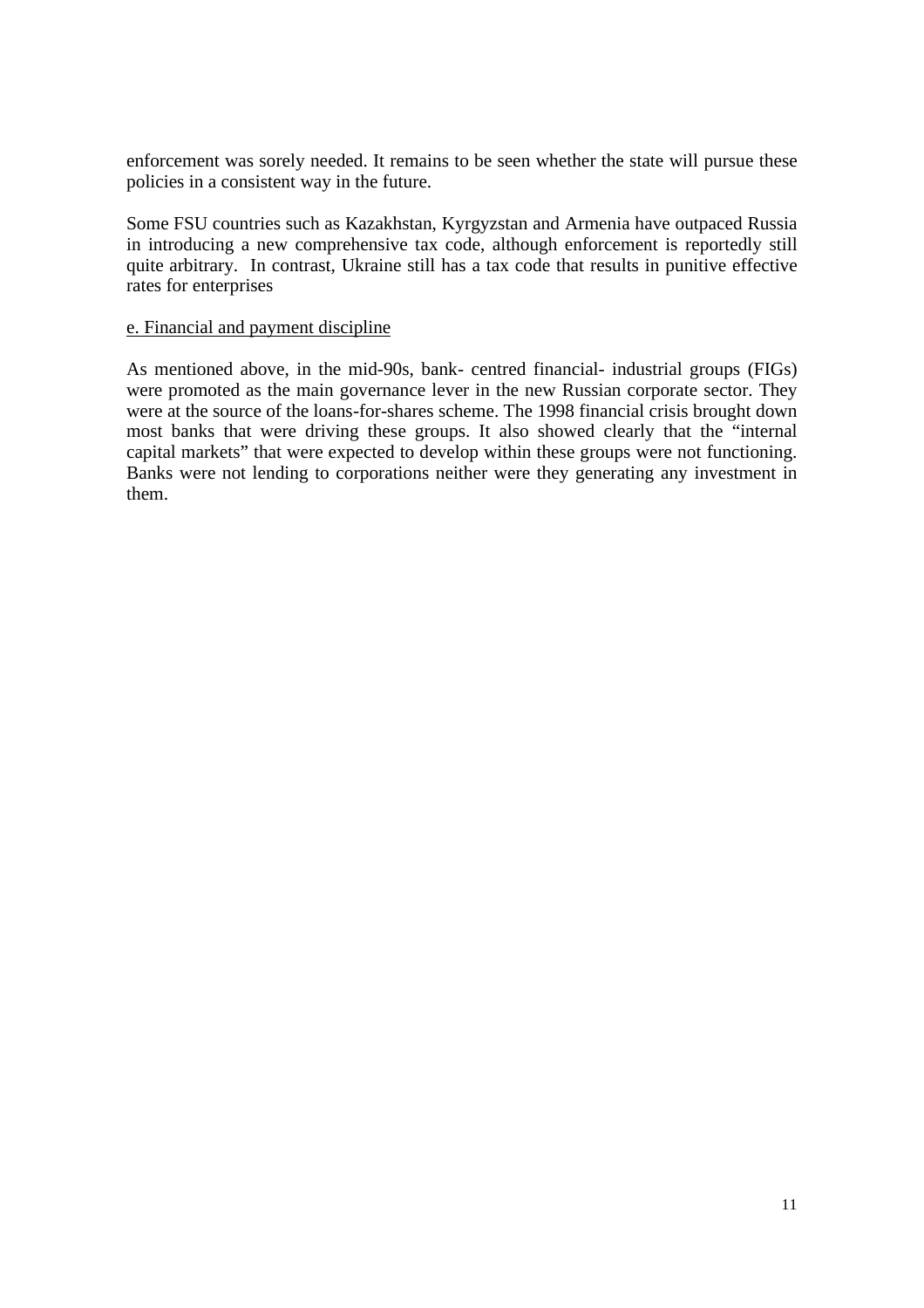

**Chart 2: Arrears of Russian Enterprises**

Source: OECD 2000

Although exposure to bank lending was almost completely absent in Russian and FSU corporations, most enterprises are known to run up wage arrears and inter-enterprise indebtedness remains substantial in all countries. Continuing arrears make the imposition of payments discipline more complicated, with illiquidity contaminating the whole corporate sector. Arrears are often accompanied by a proliferation of non-cash payments. The share of non-cash payments to Russian industrial firms, largely concentrated in the energy sector, peaked at more than 55% of GDP in 1998. Arrears and non-cash payments have two main effects on firm behaviour: they create a vicious circle of low payment discipline and thus discourage economic activity; and they lower transparency, thus discouraging outside investment (see OECD 2000).

In most countries, the insolvency system is expected to play a key role in imposing this outside discipline and re-allocate resources of failing firms<sup>5</sup>. While Russia first introduced a legal framework for insolvency in the early 90s, it was not until 1998 that a

<sup>&</sup>lt;sup>5</sup> I discuss extensively the function and importance of the insolvency system in a transition context in *Nestor* (1997)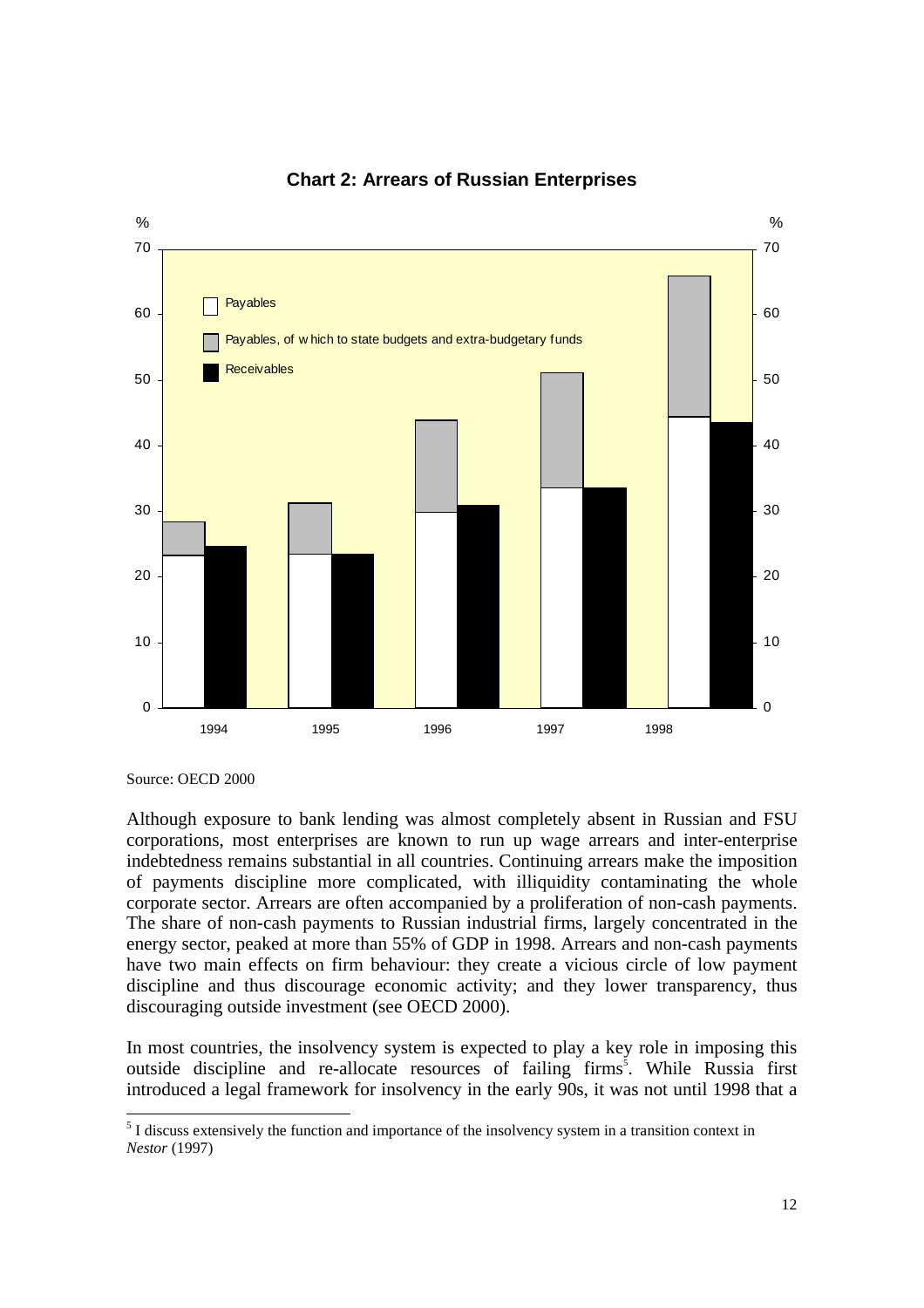modern law was adopted (Reynolds 1999). The results from the implementation of the law were indeed impressive. Insolvency procedures more than quadrupled in the two years of its implementation, in spite of the fact that loss- making firms constituted only 40.6% of the corporate sector in 1999 as opposed to 48.3% on 1998. It seems reasonable to assume that a strengthening of the insolvency law has also contributed to the remarkably lower level of arrears in the Russian industry in the last 12 months.



Source: Davis Centre for Russian Studies, Harvard University

However, the success of the law in actually pushing insolvent companies to restructure was not without problems. The easy trigger for declaring insolvency stipulated in the law created some perverse incentives for corporate managers in the absence of strong courts and honest bankruptcy administrators. In the case of the oil company Sidanko, the major shareholders of the corporation managed to put the company into bankruptcy in order to reallocate ownership rights and freeze out minority shareholders. In the same vein, even majority shareholders will often bankrupt their companies, after not paying wages for long periods of time, in order to strip the few valuable assets, usually putting the proceeds outside Russia.

It is important to underline that most of these problems would not occur if the law was implemented correctly. The president of Russia was right not to give in to calls for a wholesale change of the legal environment and the conditions for declaring insolvency, which would once again have made insolvency quasi-impossible and would have exacerbated already existing bottlenecks in the re-allocation of assets of failing firms. In addition to some adjustments in the way insolvency is triggered, what is really needed is a concerted effort to boost the capacity for implementation of the insolvency law.

Insolvency systems have not been effective in other FSU countries, neither as a disciplinary mechanism, nor as a mechanism to re-allocate resources. In the case of Ukraine, for example, the current bankruptcy law-- which does not apply to the state sector-- provides for liquidation of a bankrupt company but does not clearly specify the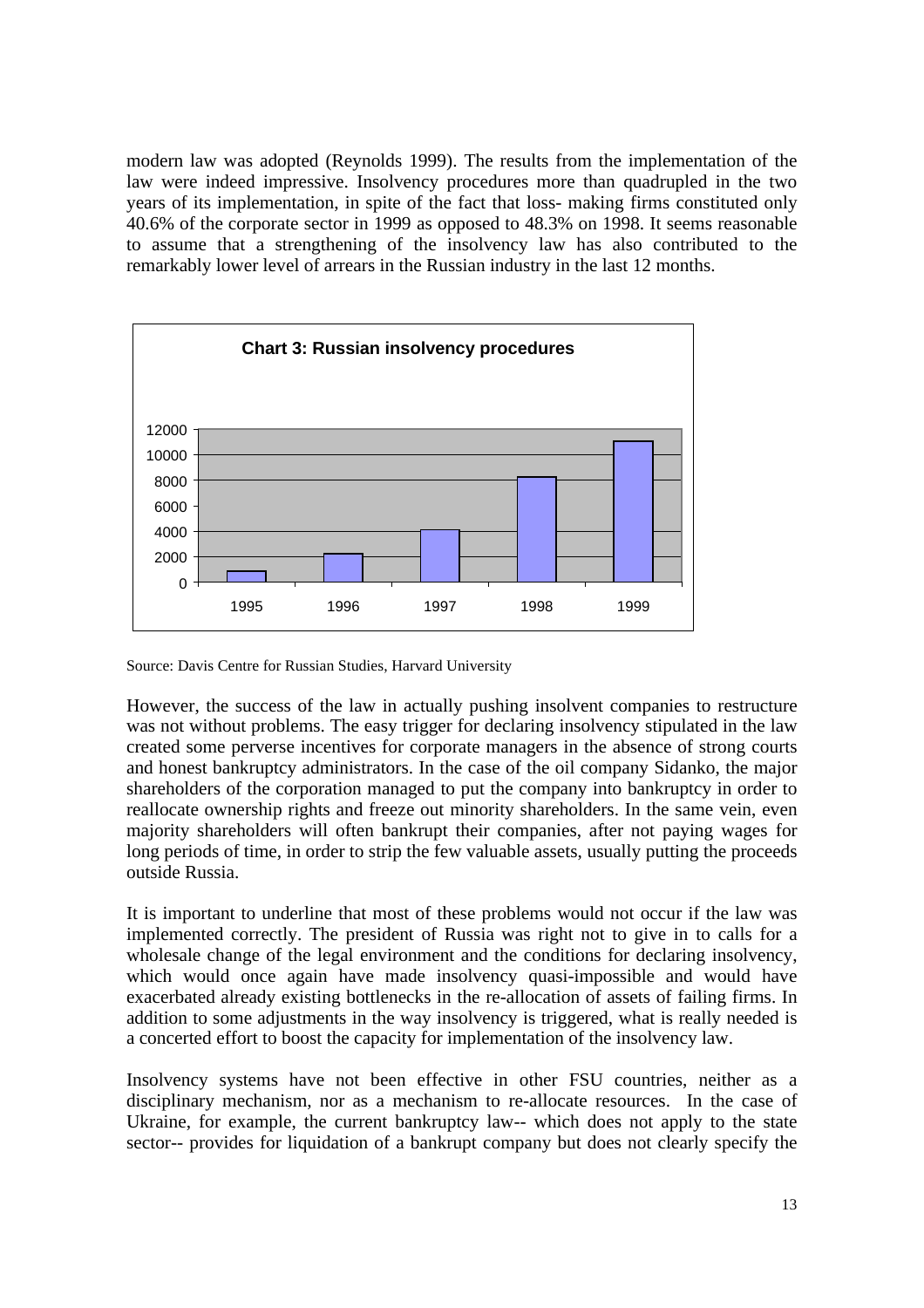procedure for financial restructuring during bankruptcy and is vague in many other respects. Thus, in 1998, 9075 cases reached the court, 3500 proceedings were initiated, but as of today less than 40 cases have had concrete results for debtors. Other countries such as Georgia or Kyrghyzstan have been endowed with relatively advanced insolvency legislation, which has, however, remained largely non-enforced.

#### f. Social issues

State enterprises in the FSU have traditionally provided many social services to employees. Dealing with social assets is a major problem in post- privatisation restructuring, as companies are often the only providers of key social services and the state institutions that could succeed them are not up and running. "Red" directors of stateowned or newly privatised companies, especially in one-company towns, refuse to go ahead with inevitable downsizing and change of economic activity of their companies using the provision of social assets as a justification. Divestiture of social assets is sometimes postponed or blocked by the same managerial elites that have benefited form the first wave of reforms  $\degree$ . Power to determine social welfare is often a key currency for capturing policy by these powerful vested interests.

## **IV. Corporate governance**

While external market disciplines will go a long way towards making firms more efficient, they pre-suppose the emergence of efficient factor and product markets; these might not emerge in Russia and the FSU for some time to come. Under these circumstances, it is even more important to concentrate on the internal, institutional mechanisms that provide individual firms with the opportunity to effectively raise outside capital. Corporate governance is about better transparency, accountability and predictability in the allocation of resources by firms. It is thus crucial for the attraction of external finance, especially when product and factor markets are not efficient. While markets in most OECD countries will have mechanisms to price different levels of risk and allow discounts for badly governed companies, low liquidity and lack of sophistication does not allow this to happen in transition economies. Moreover, the overall market risk and subsequent market discount is already quite substantive, so the odds are against corporate issuers from these countries. The other side of the coin is that institutional investors are ready to pay important premia of more than 20% for wellgoverned companies in emerging markets—as opposed to much narrower premia for OECD companies<sup>7</sup>. The case of Vimpelcom, a well governed Russian company, which managed to raise outside investment in the midst of the 1998 Russian crisis, is a powerful example of the difference corporate governance makes in an unstable transition context.

Corporate governance is also important in addressing another characteristic of the corporate world in Russia and Ukraine (and, to a lesser extent, other FSU countries).

<sup>6</sup> *Black et. al* (2000) extensively discusses the argument that the beneficiaries of the first wave of reforms in the early 90s have transformed themselves to enemies of subsequent reforms.

<sup>7</sup> These are the results of a broad survey by *McKinsey* (2000) of institutional investors representing \$3.25 trillion**.**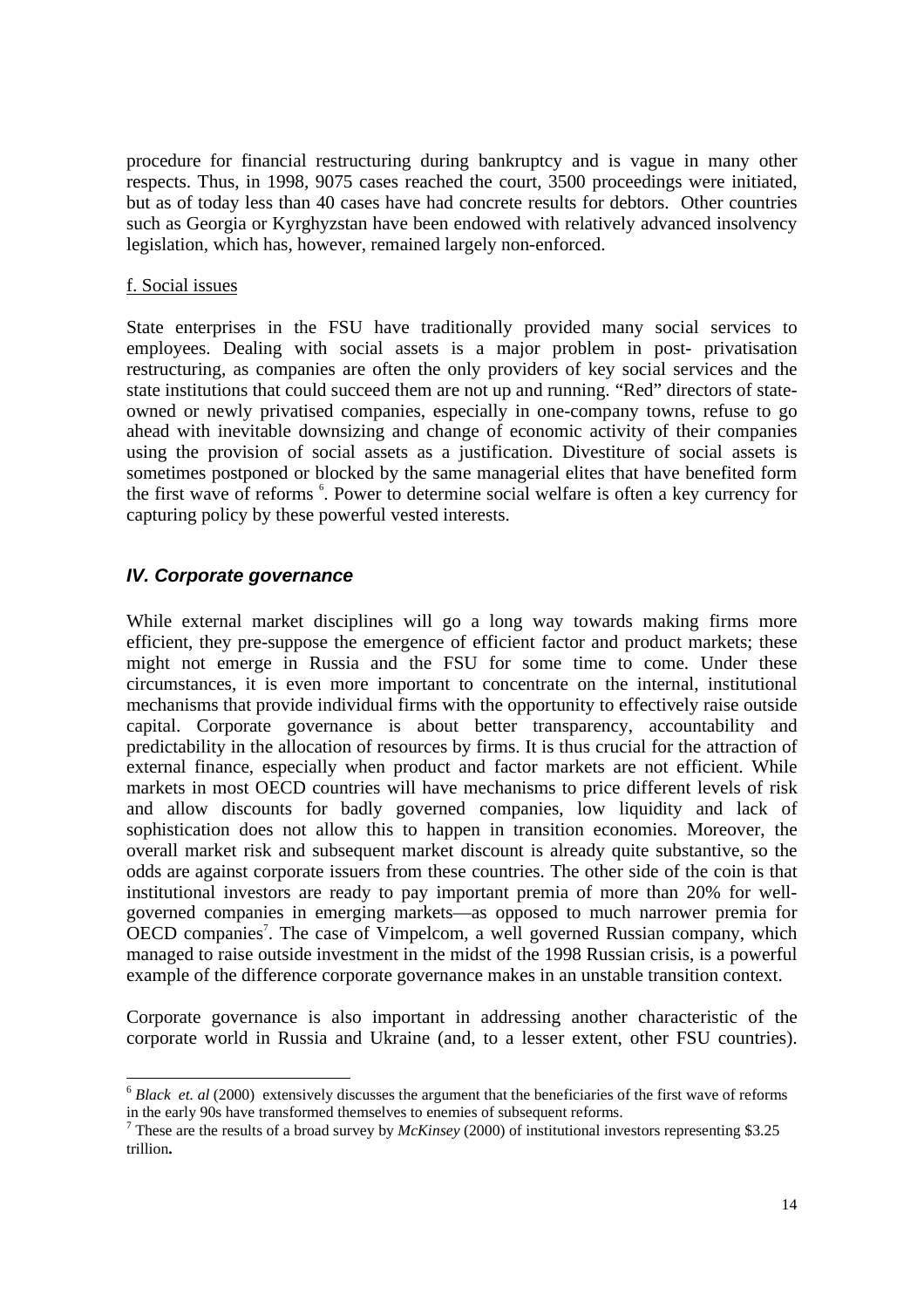These are industrial economies dominated by large enterprises, much more than other mature or emerging economies. Privatisation has preserved these socialist behemoths as going concerns, but did not address their financing needs. It has also created a large number of small shareholders in these companies. The predominance of this enterprise profile suggests two things: that protection of outside investors is important and that, if such protection were to be ensured, the equity market could become more liquid with less of an effort than in, say, emerging economies with long-entrenched family ownership.

But in addition to attracting outside finance in individual companies or markets, the improvement of corporate governance should address a core property rights issue in the FSU countries. Here, "firms" barely existed in the sense we now understand them in a market economy. In the past, industrial capacity formed more or less a continuum with the state. Factories were extensions of ministries with no concept of separate firm property<sup>8</sup>.

The corporatisation of the enterprise sector entailed the definition of Russian firms as separate institutions<sup>9</sup> with their own identity. A limited liability corporation is in fact a legal creation, established by the provisions of company law. We call it an institution because it has its own life-span, decision making procedures and, most importantly, property rights, different from the life-span decision making processes and property of its constituents. By limiting liability of shareholders to the amounts they invest in the share, the law allows such an institution to raise funds from the wider public, in order to conduct and expand a business. By enabling the corporation to have its own well-defined property, it provides creditors with an assurance that corporate assets support lending. Without adequate legal backing, such a complex institutional arrangement cannot function satisfactorily or develop soundly (Hansmann and Kraakman 2000).

When a manager of a privatised company does not have to give any information to his shareholders--who might be workers, some voucher holders and possibly a couple of funds-- or to others; when he does not have to answer to any board about his decisions and actions; when he can unilaterally and without any constraint alter the content of property rights of others in the company, by shifting assets and cash flows in and out of the company at will, and or by issuing new shares only to his name….

….. then the company does not really exist, as a separate entity for the benefits shareholders, its creditors. It does not really represent a stable source of employment for its workers who often cannot find anybody responsible to pay them; and it cannot be a tax-paying, law-abiding citizen of any state. Its inability to be perceived as an institution by other economic agents creates important costs for society as a whole. It constitutes a failure in mobilising the important assets to create capital and generate investment. The institutional weakness of firms because of corporate governance failures results in huge discounts on asset values. In the words of Fox and Heller (1999):

 $8$  A thorough description of the old Soviet economy can be found in *OECD et al* (1991)

<sup>&</sup>lt;sup>9</sup>. Oliver Williamson (among others, 1985) has outlined the key institutional aspects of corporations and explained their emergence and boundaries as a function of transaction costs in markets.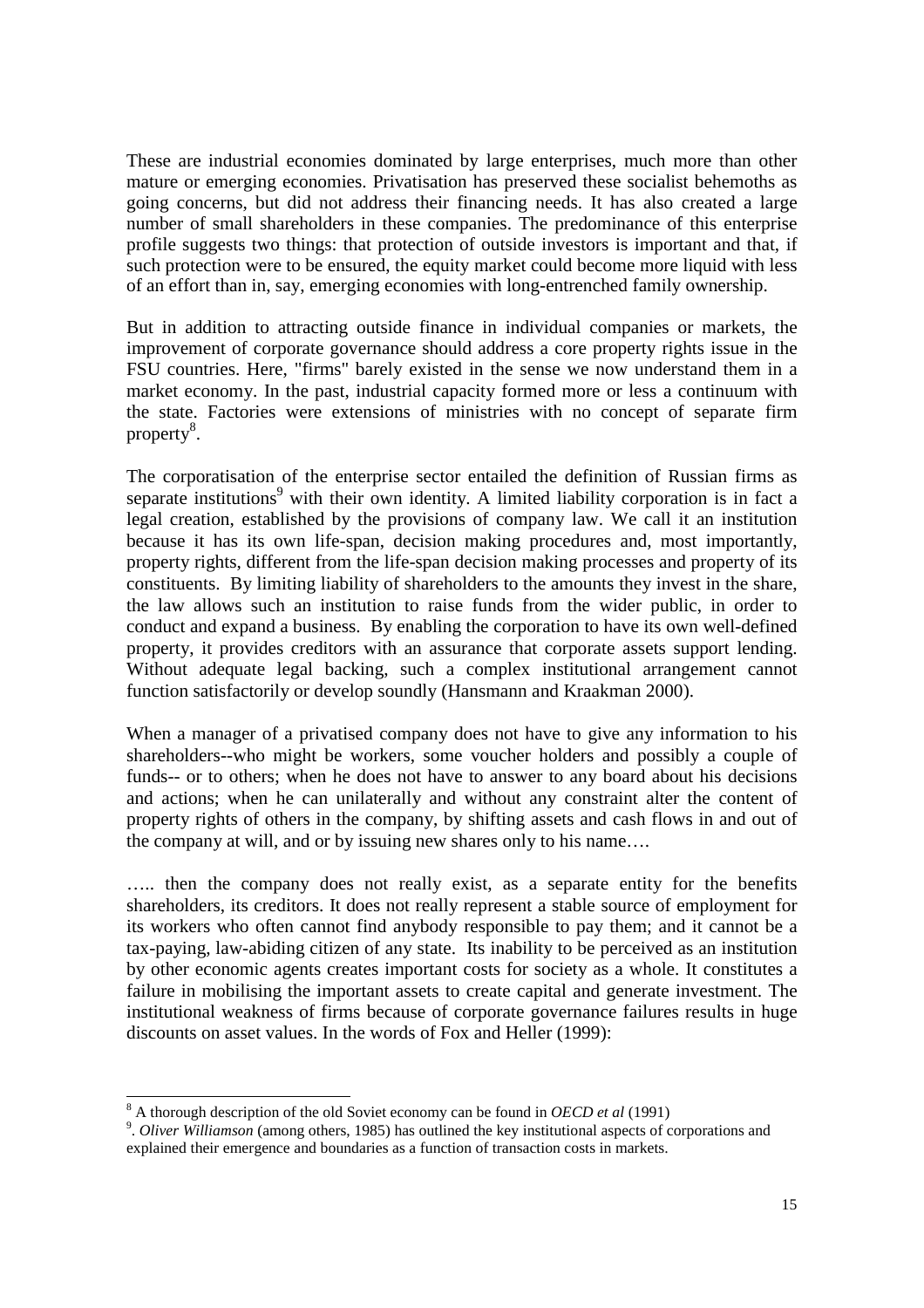*"…Share prices represent a trivial faction of the apparent value of underlying corporate assets controlled by Russian corporations."*

In this context—and in contrast to most OECD and emerging economies, the development of good corporate governance practices and rules is not simply about enhancing the efficiency of equity markets or "fine-tuning" corporate decision- making processes. It is more about the definition and enforcement of core property rights related to the private corporation, the key institution that will drive successful economic transformation. To paraphrase Hernando de Soto (2000), it is a fundamental ingredient of the institutional framework that gives the citizens an opportunity to produce wealth.

The need for better corporate governance has been acknowledged world-wide as a key determinant of outside investment in corporations, of the development of equity markets and of institutional development in the broader governance of our societies. In this respect, the OECD member countries adopted a set of Corporate Governance Principles to help policy makers and corporations raise their corporate governance standards. Since their adoption in 1999, the OECD Principles of Corporate Governance<sup>10</sup> have become the main point of reference for corporate governance reform world-wide. In March 2000, they were included in the Compendium of 12 global standards for financial stability, compiled by the Financial Stability Forum. As such, they are expected to be used increasingly for country assessments by international financial institutions, namely the World Bank.

From the perspective of the OECD Principles on Corporate Governance, corporate governance has a two-fold meaning:

- Corporate governance encompasses the relationships and ensuing patterns of behaviour between different agents in a limited liability corporation; the way managers and shareholders but also employees, creditors, key customers and communities interact with each other to form the strategy of the company. This is, one might say, the **behavioural side of corporate governance.**
- But corporate governance also refers to the set of rules that frame these relationships and private behaviours, thus shaping corporate strategy formation. These can be found in the company law, securities regulation, listing requirements of exchanges. But they may also have private sources in the form of self-regulation. This is what we could call **the normative side of corporate governance.**

With this in mind, it seems appropriate to look into some key problem areas in Russian and FSU corporate governance using the taxonomy of these Principles, i.e. following their five chapters.

<sup>&</sup>lt;sup>10</sup> The OECD Principles can be downloaded at www.oecd.org/daf/corporate-affairs/.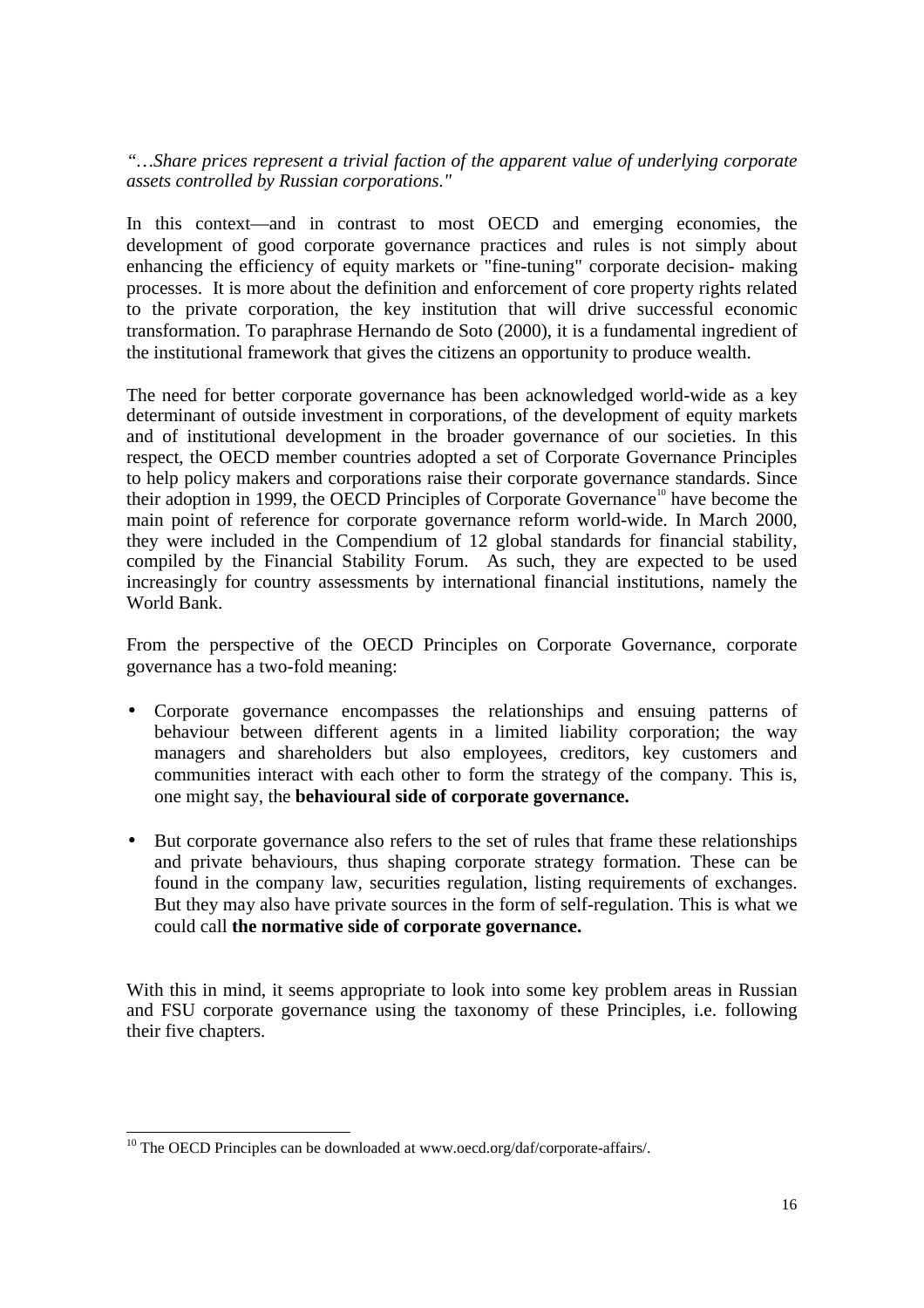## a. The rights of shareholders $11$

The perception of this region as having an unfavourable investment climate is, to a considerable extent, due to the lack of credible investor protection. In many FSU countries, corporate laws do not establish sufficient legal rights for shareholders. In the case of Russia, the legal framework, albeit slow to emerge, affords a decent level of protection. But enforcement mechanisms and remedies against violations of shareholder rights are inadequate or non-existent<sup>12</sup>. The protection of the rights of shareholders is a pillar of any effective corporate governance system. The first important right in this respect is an effective system for the registration of ownership. In the FSU, share registration has often been the victim of fraudulent practices in the past. Russia has seen some important abuses scandals in 1995-97, when corporation would simply delete shareholders form their registries. However, during the last few years anomalies in share registration seem to have subsided, largely due to an improving infrastructure of registrars.

The ability to participate in basic decisions concerning the company, chiefly by participation in general shareholder meetings is set forth as an important right. Most typical shareholder violations in the FSU include the refusal to provide information on a company's activity in view of the shareholder's meeting, the creation of important obstacles towards participating in the general meeting and the introduction of changes to company charters without a general meeting's decision. Share dilution by controlling owners has also been reportedly widespread and the ensuing transfers of control, mainly to incumbent management, have been quite opaque. In relation to the above behaviour, the Ukrainian Securities Commission received 9,345 complaints from citizens and professional securities market participants in 1999; this is 33.5% more than in 1998.

In Russia, dilution of existing shareholders through the issuing of new shares in closed subscriptions has been a key tool in freezing out minority shareholders. The company law does not adequately protect pre-emptive rights of existing shareholders. The latter are often not notified at all or excluded form the annual general meeting. Closed subscriptions of shares (i.e. subscriptions in which only certain shareholders may participate) doubled during the first 9 months of 2000 in Russia, compared to the equivalent 1999 period. The Federal Securities Commission (FSC) has not been in a position to address the issue effectively.

## b. Equitable treatment of shareholders

The OECD Principles stipulate that the corporate governance framework should ensure the equitable treatment of all shareholders. To begin with, this includes the right to judicial protection. As we mentioned above, this right is severely limited under weak rule of law conditions prevailing in Russia and the FSU.

 $11$  A number of papers on the rights and equitable treatment of shareholders in Russia and the FSU have been presented in the context of the OECD/World bank Roundtables of Corporate governance and can be found at *www.oecd.org/daf/corporate-affairs/* <sup>12</sup> In an extensive survey on law and finance in transition economies, *Pistor et al* (2000) conclude that the

effectiveness of legal institutions matters more than the laws themselves and that legal transplants and extensive legal reforms are not sufficient for the evolution of effective legal and market institutions.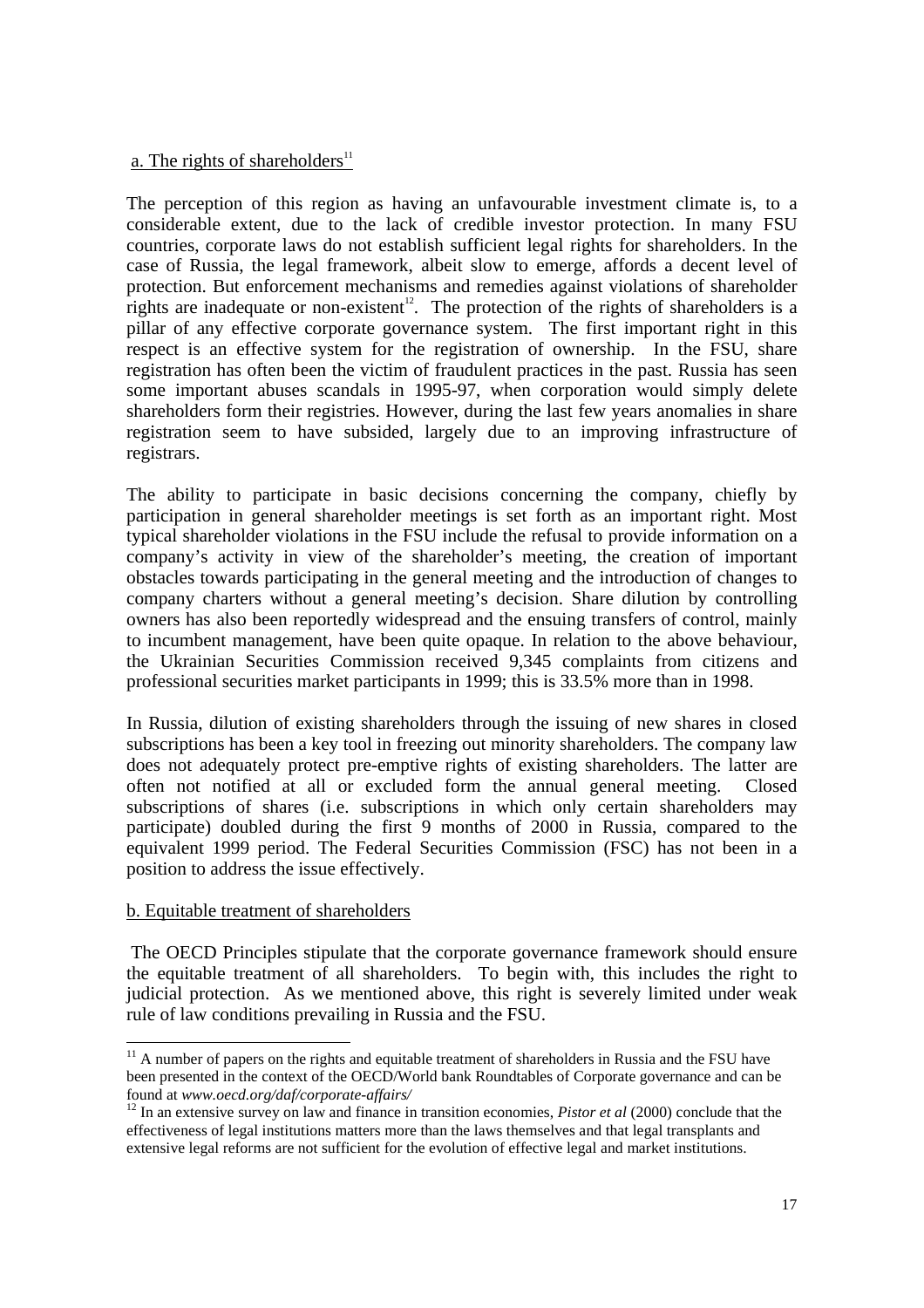Self-dealing by managers and controlling shareholders is the scourge of most FSU countries. Throughout the region, corporate governance is caught in a vicious circle of entrenched insider control and low outside investment. Company managers, who are often also shareholders, use the company's assets for personal gain, to the detriment of minorities. As a result, outside investors have little confidence that they will be able to weigh on the company's decision making process and stay away from further investing.

Self-dealing—or related party transactions as it is known in company law—may take a number of forms. It can be done through transfer pricing, i.e. selling at very low prices to companies set up by insiders or buying at very high prices from such companies; this is the main form of diverting cash flows. It can take the form of outright asset stripping through asset sales to insider-controlled companies. Self-dealing cannot be stopped unless very strong legal sanctions are attached to it. There should be a strong and enforceable requirement on managers, board members and other insiders, to disclose any direct or indirect interest they-- or a major shareholder of the company-- have in a transaction with the company. Remedies for self-dealing should arguably include criminal sanctions, as is the cases in some OECD countries, such as France. Criminal sanctions should be imposed when such behaviour damages the corporation and its perpetrators knowingly failed to disclose it. Securities Commissions should be given enough power to implement such requirements. In most FSU countries, there are no detailed rules on disclosure of related party transactions, even if parties are in theory subject to such disclosure according to the company law.

A common problem across the region is the absence of listing requirements. As a result of mass privatisation, thousands of firms find themselves being "public" and hence subject to Securities Commission requirements. Commissions are thus swamped with a duty to supervise the whole of the corporate sector according to a set of generic rules. Weak exchanges have been unable to impose rigorous listed requirements on the few large companies that are truly public and actively traded. While these are very few in number, their influence on corporate standards is great. Segmenting markets and targeting listing requirements (and their accompanying sanctions) will help regulators to put more emphasis on "blue chips" and to allocate their resources in a more effective manner. Raising listing requirements will in its turn help transform the equity markets in Russia and the FSU from post-privatisation secondary markets to primary sources of equity finance for corporations.

## c. The role of stakeholders

The OECD Principles point out that it is in the long-term self-interest of firms to encourage stakeholder active participation in the governance process. Legal rights of stakeholders (i.e. employees, creditors, long- term suppliers and customers among others) should be effectively respected. Factors such as business ethics and corporate awareness of the environmental and societal interests of the communities in which a company operates can have an impact on that company's reputation and long-term success. But these issues are not yet on the agenda of FSU managers or investors.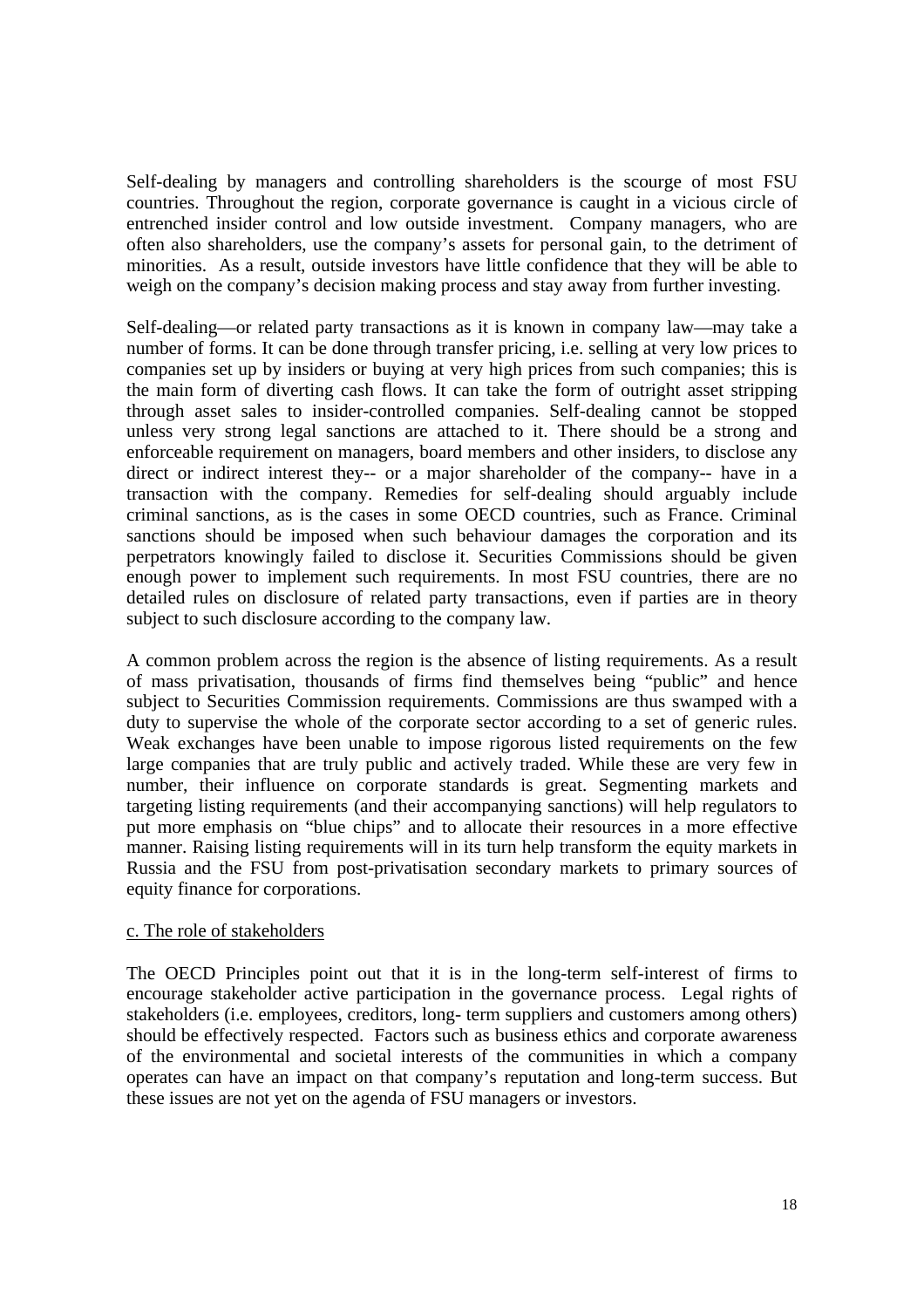Most importantly, the legislative framework that primarily ensures the protection of stakeholders' interests from abusive corporate behaviour is not in place. Consumer and environmental protection laws as well as an adequate, market–oriented labour law are still in their infancy in most of the region.

In Russia, stakeholders-- especially employees-- receive little information and have little voice in corporate governance, despite the fact that they are also shareholders of their company. Employee presence could potentially be a powerful force in monitoring the fiduciary functions of managers and in limiting self-dealing. However, at present, employee stakes are often manipulated through threats and strategic behaviour to consolidate the power of management and create a bigger divergence between control and cash flow rights.

#### d. Disclosure and transparency

Good corporate governance calls for a strong disclosure regime, acknowledging transparency as a key element of an effective market economy. The OECD Principles call for timely and accurate information to be disclosed on matters such as the company's financial and operating results. Most countries in the region have taken the initiative of improving transparency and reporting practices, by either adopting International Accounting Standards, as in the Kyrghyzstan, or by using International Accounting Standards as the basis for national accounting systems, as in Ukraine and Moldova. Indeed, in some respects, some FSU countries are more advanced than Russia in adopting market-based accounting practices and breaking with the Soviet, tax-based accounting system prescribed by the Ministry of Finance. However, in practice, many companies continue to have a double bookkeeping policy, to avoid paying heavy taxes.

Even though independent auditors are required, the company management usually appoints and dismisses them with little outside scrutiny. In the Ukraine, there are no clearly specified mechanisms or restrictions on the appointment and withdrawal of external auditors. Most strategic investors are familiar with lax accounting and audit practices and try to impose international independent audits before acquiring company stakes. But management is still in a position to raise important obstacles to a meaningful due diligence. In what has been a rather disturbing 2000 trend, some international firms, whether from the accounting or investment banking world, have lent their names to major Russian corporations, in the form of unofficial "letters of review" of rather dubious share dilution or self-dealing transactions.

An important task that lies ahead is the creation of adequate professional accounting and auditors bodies in the region that can impose a credible quality and ethics control on their membership and become the driving force for transparency. During the last couple of years there have been quite a few positive developments in this respect.

A look at the annual report of any major FSU company will demonstrate the infant stage of disclosure of non-financial information such as the company's objectives and strategy, major share ownership and voting rights, remuneration of key executives, personal material interests of the board and management in matters affecting the corporation, and material foreseeable risk factors. In Russia, some of these requirements do exist but there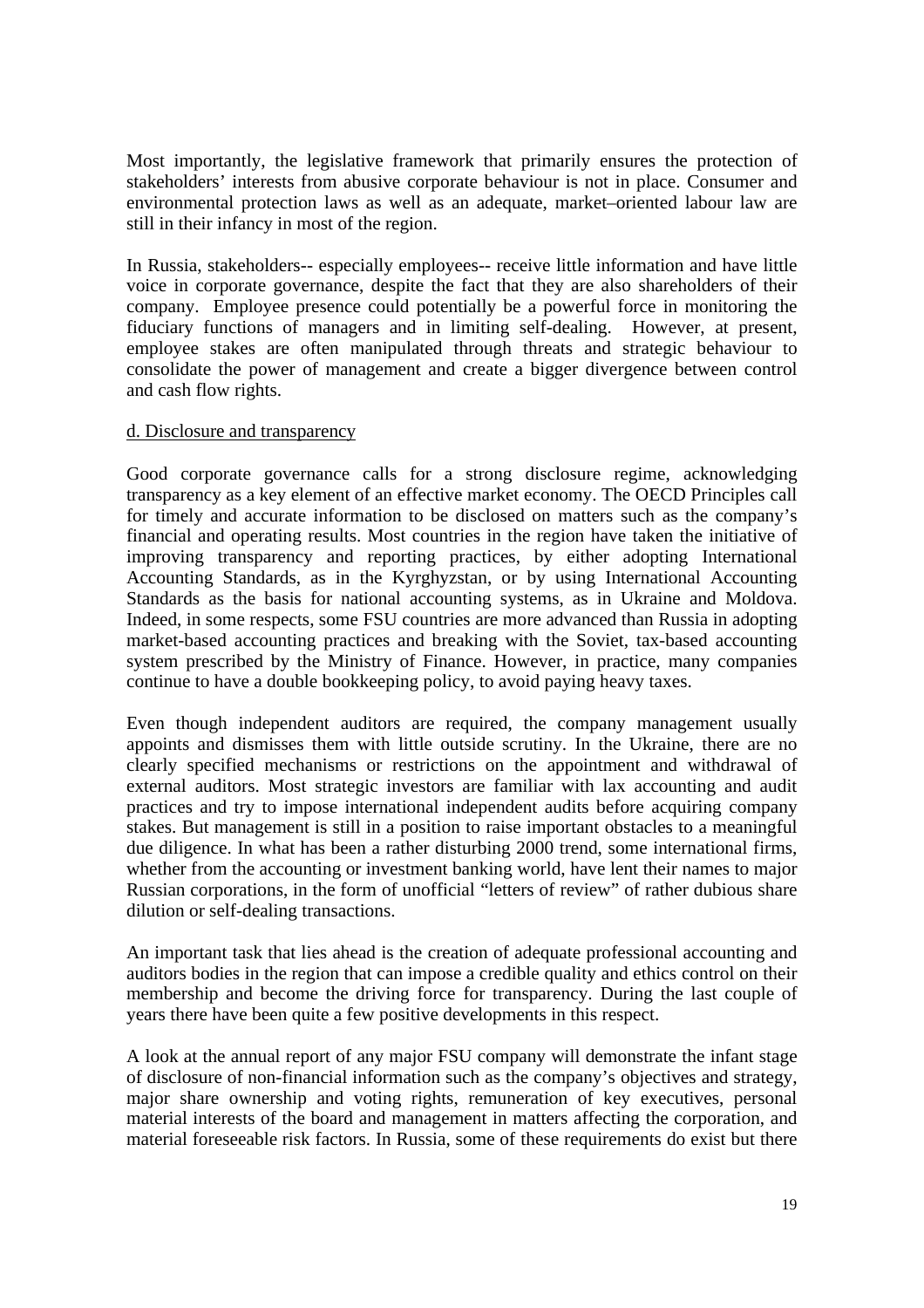are no sanctions attached to their non-observance. In most FSU countries there are few requirements for non-financial disclosure. Under these circumstances, control structures are non-transparent and consequently self-dealing goes largely undetected. Reportedly in Kazakhstan there are five big corporate groups in the country but due to complex arrangements between companies, it is practically impossible to identify the real owners of these companies (World Bank 2000).

Developing stock exchanges might depend on the availability of financial and nonfinancial information. Stock exchanges should therefore take the lead in introducing international standards and practices, both in terms of regulation and enforcement. Until now the role has been minimal even in Russia where the volumes of trade are nonnegligible.

#### e. The responsibilities of the board

The board of directors should be the main mechanism for the effective monitoring of management and for providing strategic guidance to the corporation. It is the duty of the board to act fairly with respect to all groups of shareholders and with stakeholders, and to assure compliance with applicable laws. Board members should be able to exercise objective judgement on corporate affairs, independent of management. Good corporate governance hinges upon the competence and integrity of directors and the board as a whole.

Boards of directors are legally mandated in most of the region's countries. The 1996 Russian Joint Stock Company law stipulates that all corporations of a certain size must have boards. Most importantly, it also stipulates cumulative voting, i.e. reserving board seats for the representatives of minority shareholders. This has allowed the appointment in outside directors in some large Russian corporations, a key weapon in the fight for better corporate governance. Since January 1998 Ukrainian joint stock companies with more than 50 shareholders have to elect a board of directors, which represents the interests of shareholders. But, in practice, management is often unwilling to recognise the body, which supervises its activities. As it stands, many established joint stock companies don't have operating boards of directors.

As the state is still an important shareholder is in the region, its power could be used to improve board structures. The government and its asset management institutions (i.e. State Property Funds) could adopt property management policies that force companies to have independent boards and directors who take their monitoring roles seriously. Directors could be trained to this effect. Important positive spillovers could be generated for private companies and the market as a whole, if the government were to become a paragon of corporate governance. In many OECD countries, the state is becoming an activist owner, while ensuring the independence of management: during the last few years, Sweden and Italy have both used their ownership stakes to improve board structures and enhance corporate governance. This is often linked to the partial privatisation of state-owned companies through initial public offerings.

In this respect, the case of Russia is telling. At the early stages of transition, a large number of state holdings resulted in the state being a passive, absentee shareholders,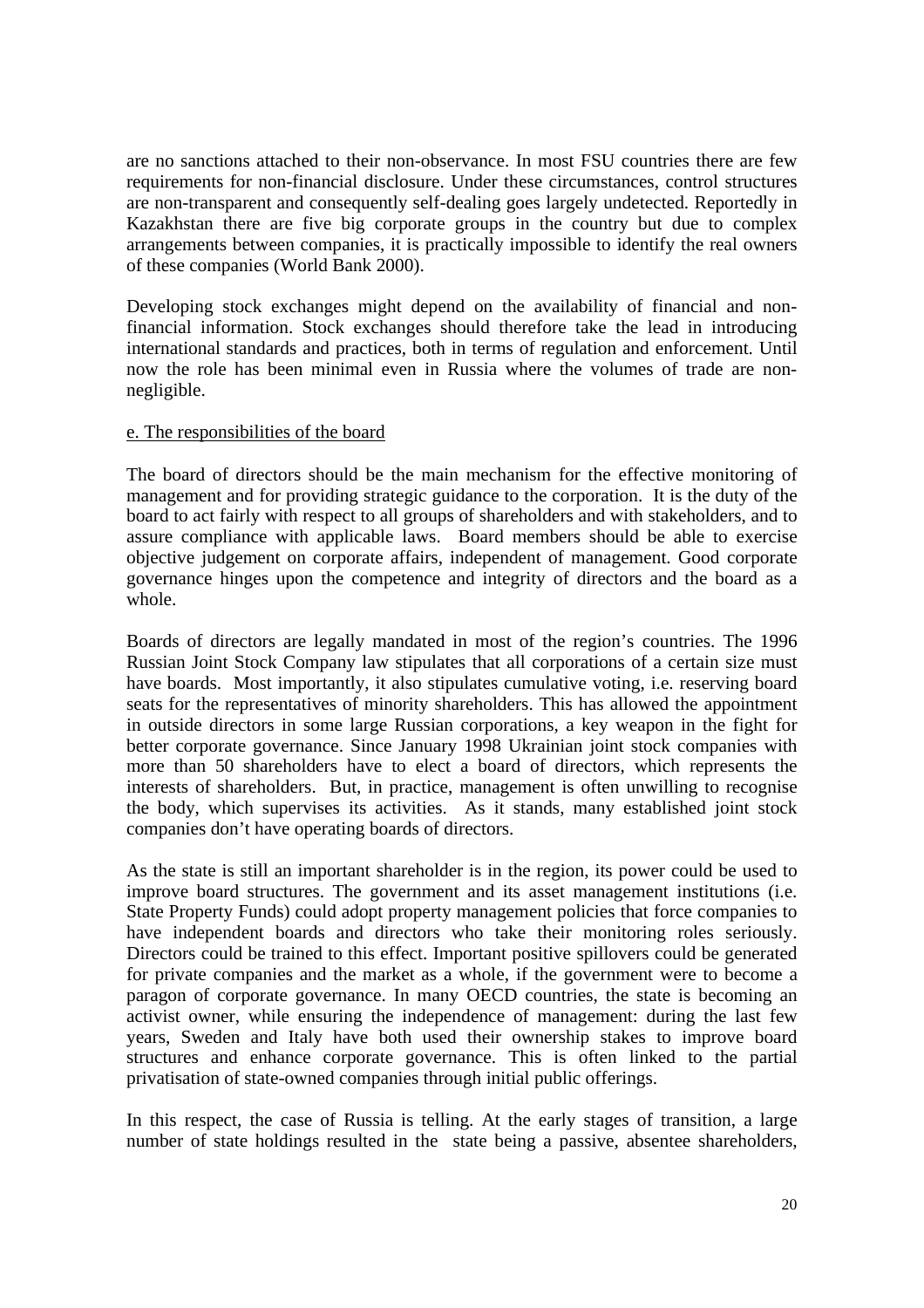giving free reign to management. As state ownership became more concentrated towards fewer, larger companies, the state has been adopting more active corporate governance positions. With the support of minority shareholders, state representatives account for more than 2/3 of the board of RAO UES, the Russian electricity utility. A clear articulation of the state's corporate governance strategy as shareholder might be the next step to take, in Russia and elsewhere.

## *IV. Concluding Remarks*

The Russian and FSU transition experience shows that reformers have underestimated the importance of institutions in building a new market economy. Poorly- defined private institutions, i.e. corporations, impairs creation and accumulation of capital, as the uncertainties over their property rights limits the availability of debt and equity investment. This has an obvious negative impact on growth. But corporate underdevelopment – in the institutional sense-- also impacts on the distribution of income within a society: with more transparency and accountability major shareholders or controlling directors will have less of an opportunity to strip assets at the expense of workers, the state --and society as a whole.

The proper functioning of companies also depends on an adequate level of public governance. It hinges on the existence and integrity of public institutions, such as courts, bailiffs, securities commissions etc. that are ready to enforce property rights and governance. Lack of law enforcement by the appropriate institutions is indeed the major problem with Russian corporate governance at present. While good corporate governance cannot exist without an adequate level of public governance, public governance will likewise not take off unless the private sphere of the economy and its main players, the companies become transparent, law- abiding corporate citizens. Awareness of this mutual interdependence should be at the centre of any reform effort.

Privatisation is an essential element of transition. But it is not a panacea. If privatisation is to produce results it needs to help build the institutions of a market economy, not undermine them, as was the case in the 1994-96 period of Russian privatisation. In this respect, some privatisation auctions in 2000 have given the right signal. For the first time, competition between Russians and foreigners seems to have resulted in a genuine valuation process for Russian state assets.

Having gone through the privatisation of thousands of smaller and medium sized companies, some countries might still retain important stakes in some key large enterprises. While state asset management institutions cannot be expected to act as proper corporate governance principals for thousands of corporations, they might conceivably perform this role for a few pivotal large companies thorough (a) carefully building firewalls that may insure asset management does not get politicised and (b) use extensively outside expertise for the representation of state interest in boards, AGMs etc. This might produce positive spillovers for the rest of the equity market and corporate sector and improve the overall environment.

Government and legislative initiatives are not enough. Private sector action is essential if good governance is to take hold. For private sector action to take place, managers and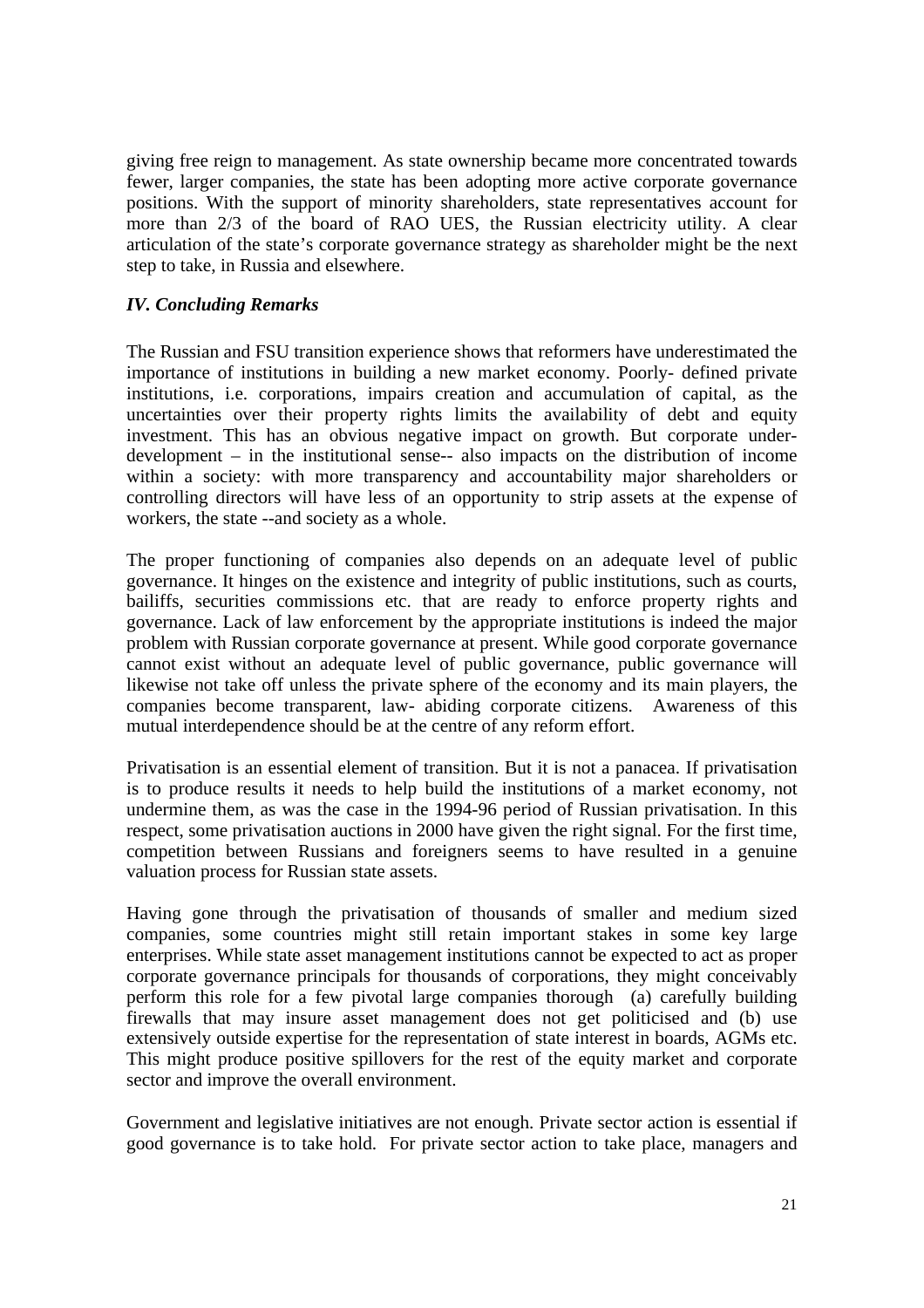other key decision-makers need to be persuaded that good corporate governance is good for business and translates into cheaper access to capital. In this respect, outside investors and, in the case of the FSU, international financial institutions such as the EBRD and the IFC could take a much more activist stance and give corporate governance more weight in their investment policies.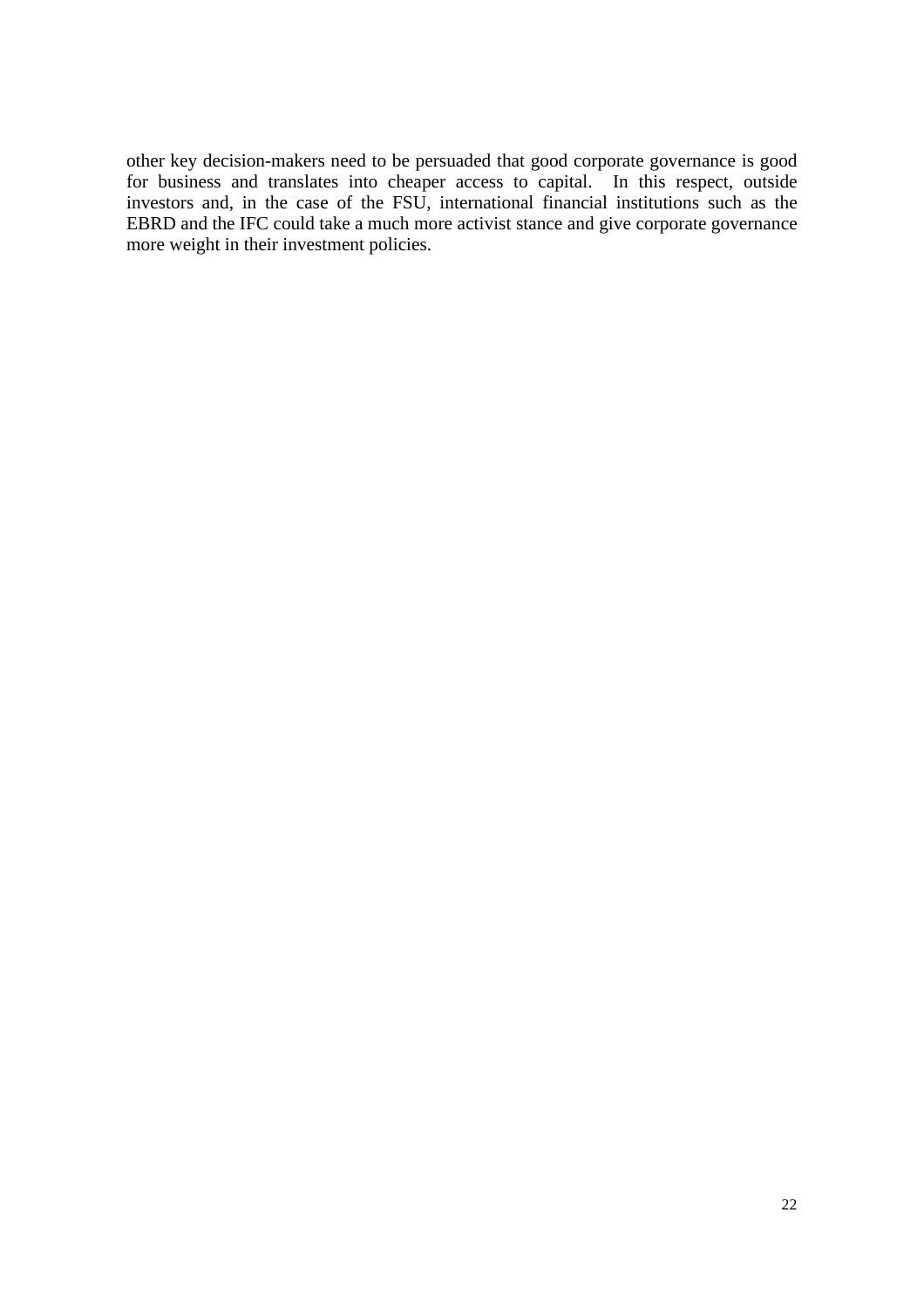# **Bibliography**

Baker and Mc Kenzie (1999) "Doing Business in Kyrghyzystan" mimeo 1999

Black Bernard, Reinier Kraakman and Anna Tarasova (2000) "Russian Privatisation and Corporate Governance: What Went Wrong? Paper available from *http://papers.ssrn.com*

Boycko Maxim, Andrei Schleifer and Robert Vishny (1995) "Privatising Russia" , Boston: MIT Press 1995

Broadman Harry (2000) "Reducing Structural Dominance and Entry Barriers in Russian Industry", mimeo, the World Bank 2000.

Brown Scott *(2000) "*Tender procedure for the purchase of blocks of shares of stock in open joint stock companies*"* in *Russia/Central Europe Executive guide*, August 15,2000

Cadogan Financial (1999) "Kazakhstan Country Survey, London 1999.

De Soto, Hernando (2000) "The Mystery of Capital" Bantam Press 2000.

Djankov Simeon and Peter Murrel (2000) "The Determinant of Enterprise Restructuring in Transition: an Assessment of the Evidence", World Bank, Washington DC 2000.

EBRD "1999 Transition Report", London 2000

Fox Merritt and Joseph Heller (1999) "Lessons from Fiaskos in Russian Corporate Governance" paper available at *http://papers.ssrn.com*

Freeland Chrystia (2000) "Sale of the Century: Russia's Wild Ride form Communism to Capitalism" Crown Publishers, New York 2000.

Hansmann Harry and Reinier Kraakman (2000) "The Essential Role of Organisational Law" Paper available from *http://papers.ssrn.com*

Lieberman Ira, Stilpon Nestor and Raj Desai (1997) "Between State and Market: Mass Privatisation in transition Economies" World Bank, 1997

Mc Kinsey Global Institute (1999) "Unlocking Economic Growth in Russia", Moscow 1999

Mc Kinsey Investor Opinion Survey (2000) available at www.mckinsey.com/

Monks, Robert A.G. (2001)"The New Global Investors: How Shareowners can Unlock Sustainable Prosperity World Wide" (forthcoming 2001)

Nellis, John (1999)"Time to Rethink Privatisation in Transition Economies?" in *Finance and Development*, June 1999 at 16.

Nestor Stilpon and Scott Thomas (1995) "Systemic Privatisation in East-Central Europe" in John Hard and Richard Caufman eds "East-Central European Economies in transition" New York: M.E. Sharp 1995.

Nestor Stilpon (1996) "Insolvency Procedures in Transition Economies" in Joseph Norton and Mats Andenas (eds ) *Emerging Financial Markets and the Role of International Financial Institutions ,* KLUWER London at 147